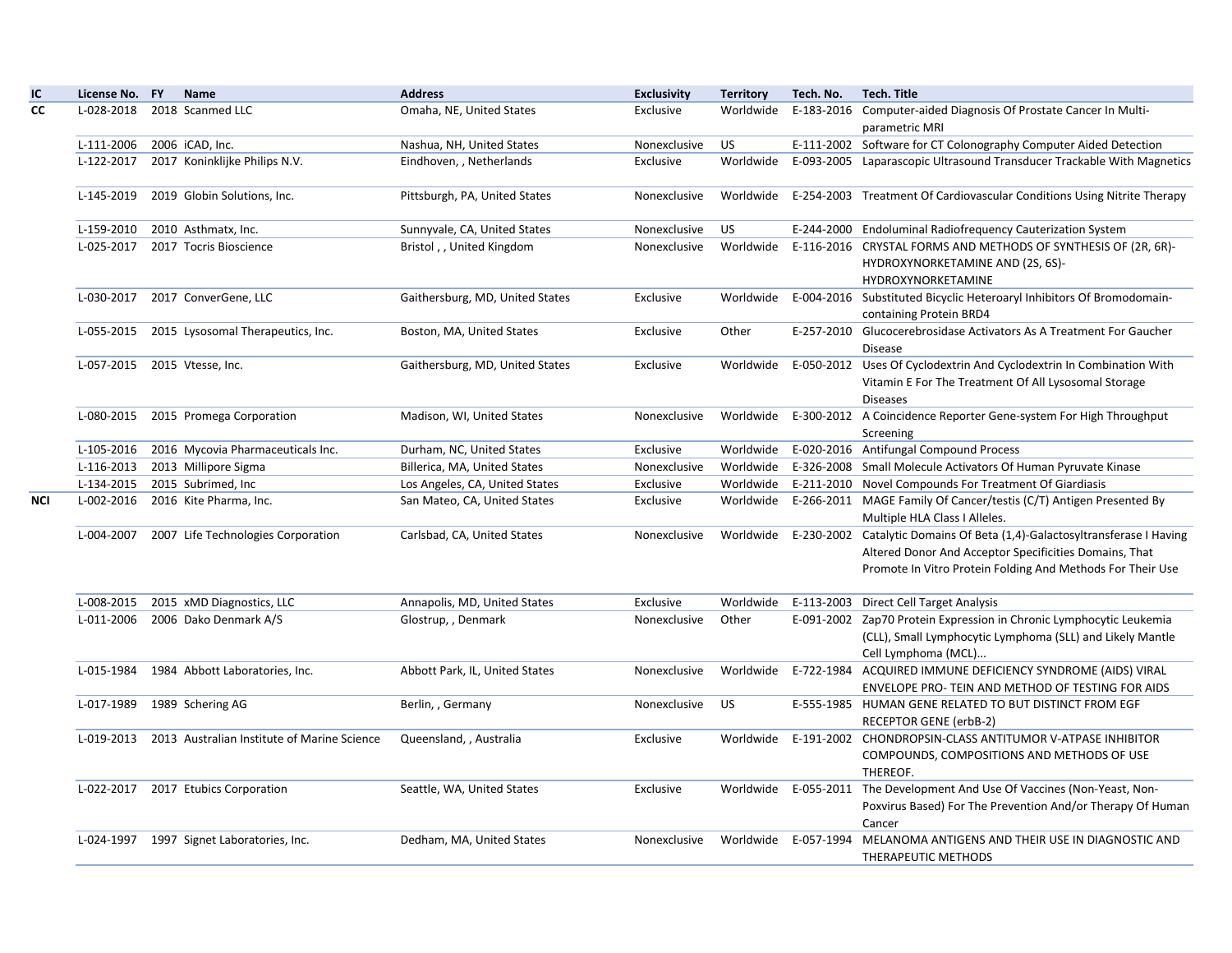| License No. FY | Name                                                                            | <b>Address</b>                         | <b>Exclusivity</b> | <b>Territory</b> | Tech. No.  | <b>Tech. Title</b>                                                             |
|----------------|---------------------------------------------------------------------------------|----------------------------------------|--------------------|------------------|------------|--------------------------------------------------------------------------------|
| L-025-2004     | 2004 Carolina Biological Supply Company                                         | Burlington, NC, United States          | Nonexclusive       | Worldwide        | E-186-1995 | MUTANT AEQUOREA VICTORIA FLUORESCENT PROTEINS                                  |
|                |                                                                                 |                                        |                    |                  |            | HAVING INCREASED CELLULAR FLUORESCENCE                                         |
| L-025-2007     | 2007 Tocris Bioscience                                                          | ,, United Kingdom                      | Nonexclusive       | Worldwide        |            | E-050-2000 Geldanamycin Derivative And Method Of Treating Cancer               |
|                |                                                                                 |                                        |                    |                  |            | <b>Using Same</b>                                                              |
|                | L-026-2005 2005 MedImmune, Inc.                                                 | Gaithersburg, MD, United States        | Exclusive          |                  |            | Worldwide E-385-1986 RECOMBINANT PSEUDOMONAS EXOTOXINS: CONSTRUCTION           |
|                |                                                                                 |                                        |                    |                  |            | OF AN ACTIVE IMMUNOTOXIN WITH LOW SIDE EFFECTS                                 |
| L-029-1993     | 1993 Genelabs                                                                   | Redwood City, CA, United States        | Nonexclusive       | Worldwide        |            | E-317-1984 SEROLOGICAL DETECTION OF ANTIBODIES TO HTLV-III IN SER              |
|                |                                                                                 |                                        |                    |                  |            | PATIENTS WITH AIDS AND PRE-AIDS CONDITIONS                                     |
| L-032-2017     | 2017 Midissia Therapeutics                                                      | San Francisco, CA, United States       | Exclusive          |                  |            | Worldwide E-116-2003 Immunogenic Peptides And Peptide Derivatives For Prostate |
|                |                                                                                 |                                        |                    |                  |            | And Breast Cancer Treatment                                                    |
|                | L-036-2012 2012 Globelmmune, Inc.                                               | Louisville, CO, United States          | Exclusive          |                  |            | Worldwide E-056-2011 The Development And Use Of A Recombinant Brachyury        |
|                |                                                                                 |                                        |                    |                  |            | Saccharomyces Cerevisiae (yeast) Vaccine For The Prevention                    |
|                |                                                                                 |                                        |                    |                  |            | And/or Therapy Of Human Cancer                                                 |
| L-047-2006     | 2006 Chembio Diagnostic Systems, Inc.                                           | Hauppauge, NY, United States           | Nonexclusive       |                  |            | Worldwide E-317-1984 ACQUIRED IMMUNE DEFICIENCY SYNDROME (AIDS) VIRAL          |
|                |                                                                                 |                                        |                    |                  |            | ENVELOPE PROTEIN AND METHOD OF TESTING FOR AIDS                                |
|                | L-048-2015 2015 PDS Biotechnology Corporation                                   | Lawrenceburg, IN, United States        | Nonexclusive       | Worldwide        |            | E-520-2013 Identification And Characterization Of HLA-A24 Agonist              |
|                |                                                                                 |                                        |                    |                  |            | Epitopes Of MUC1-Oncoprotein                                                   |
| L-051-2013     | 2013 Cell Signaling Technology, Inc.                                            | Danvers, MA, United States             | Nonexclusive       | Worldwide        |            | E-094-1994 JANUS FAMILY KINASES AND IDENTIFICATION OF IMMUNE                   |
|                |                                                                                 |                                        |                    |                  |            | <b>MODULATORS (JAK-3)</b>                                                      |
| L-051-2017     | 2017 Riptide Bioscience, Inc.                                                   | Vallejo, CA, United States             | Exclusive          | Worldwide        |            | E-242-2015 Peptides Having Anti-Inflammatory Properties                        |
| L-052-2018     | 2018 MedGene Therapeutics, Inc.                                                 | Silver Spring, MD, United States       | Exclusive          |                  |            | Worldwide E-085-2013 Selection Of CD8+ PD-1+ Or CD8+ TIM-3+ Cells From         |
|                |                                                                                 |                                        |                    |                  |            | Peripheral Blood Of Cancer Patients Enriches For Tumor-                        |
|                |                                                                                 |                                        |                    |                  |            | Reactive Cells That Can Be Used For Adoptive Transfer In The                   |
|                |                                                                                 |                                        |                    |                  |            | <b>Treatment Of Cancer</b>                                                     |
| L-054-2010     | 2010 Research Corporation Technologies, Inc. Tucson, AZ, United States<br>(RCT) |                                        | Nonexclusive       | Worldwide        | E-003-2007 | Engineered CH2 Domain Antibodies (nanoCbodies)                                 |
| L-057-2016     | 2016 Millipore Sigma                                                            | Billerica, MA, United States           | Nonexclusive       |                  |            | Worldwide E-050-2000 Geldanamycin Derivative And Method Of Treating Cancer     |
|                |                                                                                 |                                        |                    |                  |            |                                                                                |
| L-063-2011     | 2011 Epitomics, Inc.                                                            | Burlingame, CA, United States          | Nonexclusive       | Worldwide        |            | <b>Using Same</b><br>E-555-1985 HUMAN GENE RELATED TO BUT DISTINCT FROM EGF    |
|                |                                                                                 |                                        |                    |                  |            | <b>RECEPTOR GENE (erbB-2)</b>                                                  |
|                | L-064-2011 2011 Epitomics, Inc.                                                 | Burlingame, CA, United States          | Nonexclusive       | Worldwide        |            | E-091-2002 Zap70 Protein Expression in Chronic Lymphocytic Leukemia            |
|                |                                                                                 |                                        |                    |                  |            | (CLL), Small Lymphocytic Lymphoma (SLL) and Likely Mantle                      |
|                |                                                                                 |                                        |                    |                  |            | Cell Lymphoma (MCL)                                                            |
| L-066-2009     | 2009 Becton, Dickinson and Company                                              | Franklin Lakes, NJ, United States      | Nonexclusive       | Worldwide        |            | E-062-1990 MOLECULAR CLONES OF HIV 1 AND USES THEREOF                          |
|                | L-067-2012 2012 Globelmmune, Inc.                                               | Louisville, CO, United States          | Exclusive          | Worldwide        |            | E-289-2011 The Ability Of Novel Yeast-MUC1 Constructs To Mature                |
|                |                                                                                 |                                        |                    |                  |            | Human Dendritic Cells (DCs) And Activate Human T Cells                         |
| L-068-2004     | 2004 Jennerex Biotherapeutics Inc.                                              | San Francisco, CA, United States       | Exclusive          | Worldwide        | E-181-1999 | Combined Growth Factor-Deleted and Thymidine Kinase-                           |
|                |                                                                                 |                                        |                    |                  |            | Deleted Vaccinia Virus Vector                                                  |
| L-071-1993     | 1993 Invitrogen Corporation                                                     | Rockville, MD, United States           | Nonexclusive       | US               |            | E-009-1989 DNA ENCODING A GROWTH FACTOR SPECIFIC FOR EPITHELIAL                |
|                |                                                                                 |                                        |                    |                  |            | CELLS (KGF)                                                                    |
| L-071-2019     | 2019 Atara Biotherapeutics Inc.                                                 | South San Francisco, CA, United States | Exclusive          | Worldwide        |            | E-079-2008 Human Monoclonal Antibody Against Mesothelin                        |
| L-075-2016     | 2016 Lentigen Corporation                                                       | Gaithersburg, MD, United States        | Exclusive          |                  |            | Worldwide E-008-2014 Thymic Stromal Lymphopoietin Receptor (TSLPR) Chimeric    |
|                |                                                                                 |                                        |                    |                  |            | Antigen Receptors                                                              |
|                |                                                                                 |                                        |                    |                  |            |                                                                                |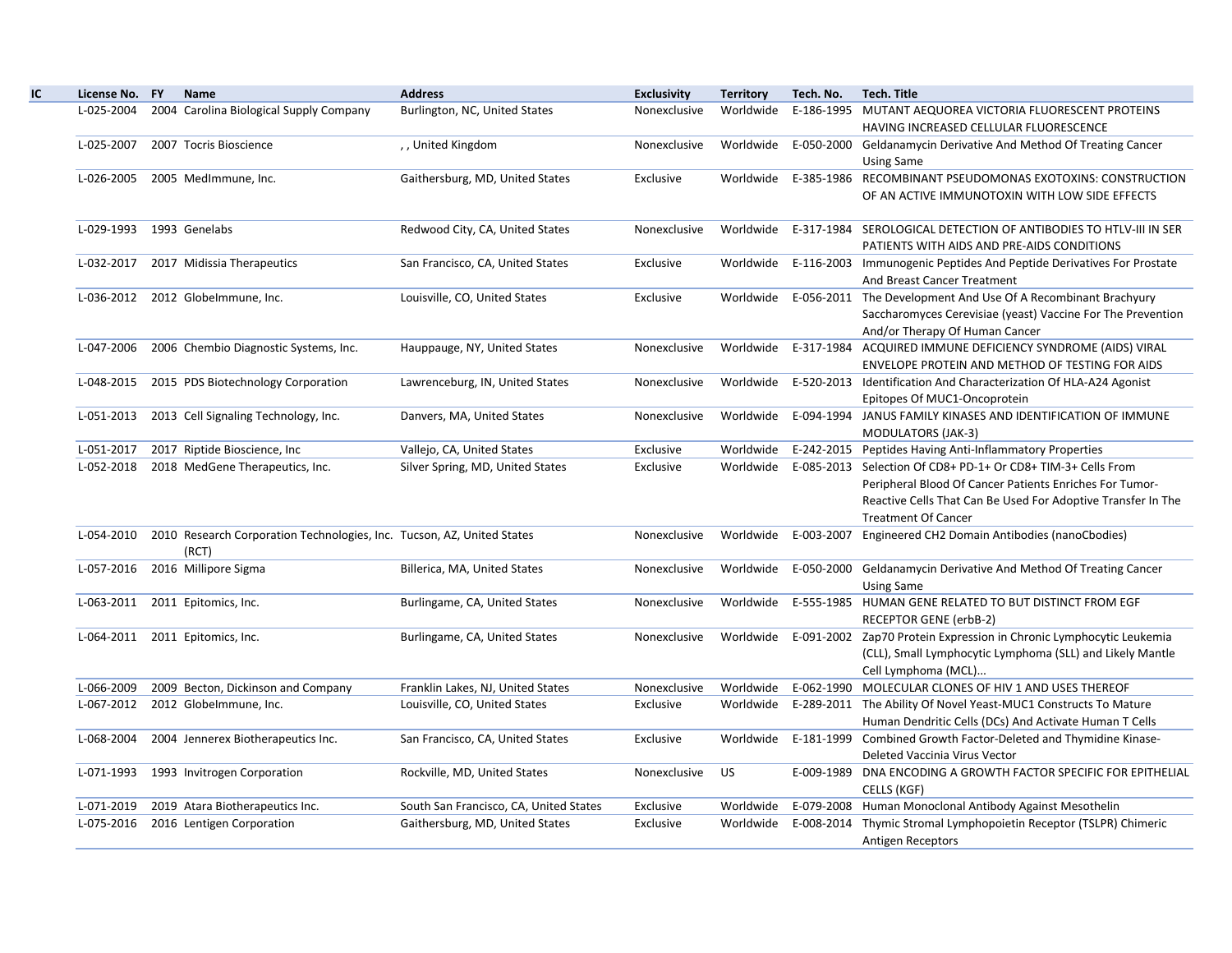| License No. FY | <b>Name</b>                                                            | <b>Address</b>                         | <b>Exclusivity</b> | <b>Territory</b> | Tech. No. | <b>Tech. Title</b>                                                                                                                                                                                                                                                      |
|----------------|------------------------------------------------------------------------|----------------------------------------|--------------------|------------------|-----------|-------------------------------------------------------------------------------------------------------------------------------------------------------------------------------------------------------------------------------------------------------------------------|
| L-076-2010     | 2010 Scancell Ltd.                                                     | Nottingham, , United Kingdom           | Nonexclusive       | Worldwide        |           | E-183-1996 IDENTIFICATION OF TRP-2 AS A NEW HUMAN TUMOR<br>ANTIGEN RECOGNIZED BY CYTOTOXIC T LYMPHOCYTES                                                                                                                                                                |
| L-077-2015     | 2015 Kite Pharma, Inc.                                                 | San Mateo, CA, United States           | Exclusive          | Worldwide        |           | E-495-2013 T Cell Receptor Targeting An HLA-A2 Restricted Epitope Of<br>Human Papillomavirus-16 E6                                                                                                                                                                      |
| L-079-2008     | 2008 Theranostics Health, LLC                                          | Rockville, MD, United States           | Exclusive          | Worldwide        |           | E-261-1998 Methods and Devices for Isolation and Analysis of Cellular<br><b>Protein Content</b>                                                                                                                                                                         |
| L-082-1996     | 1996 ZeptoMetrix LLC                                                   | Buffalo, NY, United States             | Nonexclusive       | Worldwide        |           | E-317-1984 SEROLOGICAL DETECTION OF ANTIBODIES TO HTLV-III IN SER<br>PATIENTS WITH AIDS AND PRE-AIDS CONDITIONS                                                                                                                                                         |
| L-084-2019     | 2019 Biopredic U.S., Inc.                                              | Overland Park, KS, United States       | Nonexclusive       | Worldwide        |           | E-200-2001 Agents that Bind To And Inhibit Human Cytochrome P450<br>2C19                                                                                                                                                                                                |
| L-086-2011     | 2011 Miltenyi Biotec B.V. & Co. KG                                     | Berlin, , Germany                      | Nonexclusive       | Worldwide        |           | E-097-2009 Chimeric Mouse/human Anti-human ROR1 MAb 2A2                                                                                                                                                                                                                 |
| L-087-2000     | 2000 Alexis Biochemicals Corporation                                   | San Diego, CA, United States           | Nonexclusive       | Worldwide        |           | E-025-1998 FUSED AZEPINONE CYCLIN DEPENDENT KINASE INHIBITORS                                                                                                                                                                                                           |
| L-089-2007     | 2007 Theranostics Health, LLC                                          | Rockville, MD, United States           | Nonexclusive       | <b>US</b>        |           | E-261-1998 Methods and Devices for Isolation and Analysis of Cellular<br><b>Protein Content</b>                                                                                                                                                                         |
| L-089-2016     | 2016 H2bio                                                             | Shrewsbury, MA, United States          | Exclusive          | Worldwide        |           | E-236-2012 A Single-domain Human Antibody, SD1, Elicits Potent<br>Antitumor Activity By Targeting A Novel Epitope In Mesothelin<br>Close To The Cancer Cell Surface                                                                                                     |
| L-091-2011     | 2011 Quest Diagnostics Inc.                                            | San Juan Capistrano, CA, United States | Nonexclusive       | Worldwide        |           | E-317-1984 HUMAN IMMUNODEFICIENCY VIRUSES ASSOCIATED WITH<br>AIDS, A DIAGNOSTIC METHOD FOR AIDS AND PRE-AIDS, A KIT<br><b>THEREFOR</b>                                                                                                                                  |
|                | L-092-2012 2012 Admune Therapeutics LLC                                | Danvers, MA, United States             | Exclusive          | Worldwide        |           | E-254-2005 Optimization Of Expression Of Human Interleukin-15 (IL-15)<br>And Improved DNA Vector Combinations Of IL-15 And IL-15<br>Receptor Alpha And Protein Combinations Of Same That<br>Increase Cytokine Stability And Biological Function In Vivo And<br>In Vitro |
| L-093-2010     | 2010 BioLytical Laboratories, Corp                                     | Richmond, , Canada                     | Nonexclusive       | <b>US</b>        |           | E-722-1984 ACQUIRED IMMUNE DEFICIENCY SYNDROME (AIDS) VIRAL<br>ENVELOPE PRO- TEIN AND METHOD OF TESTING FOR AIDS                                                                                                                                                        |
| L-094-2020     | 2020 Innovative Cellular Therapeutics                                  | Rockville, MD, United States           | Nonexclusive       | Worldwide        |           | E-170-2009 Methods Of Preparing Lymphocytes That Express Interleukin-<br>12 And Their Use In The Treatment Of Cancer                                                                                                                                                    |
| L-095-2012     | 2012 BioLegend, Inc.                                                   | San Diego, CA, United States           | Nonexclusive       | Worldwide        |           | E-097-2009 Chimeric Mouse/human Anti-human ROR1 MAb 2A2                                                                                                                                                                                                                 |
| L-095-2013     | 2013 Bavarian Nordic, Inc.                                             | Mountain View, CA, United States       | Exclusive          | Worldwide        |           | E-099-1996 AGONIST AND ANTAGONIST PEPTIDES OF CEA                                                                                                                                                                                                                       |
| L-099-2020     | 2020 Kite Pharma, Inc.                                                 | San Mateo, CA, United States           | Exclusive          | Worldwide        |           | E-282-2016 Methods For Pre-conditioning Patients For Cell Therapy                                                                                                                                                                                                       |
| L-100-2005     | 2005 InvivoGen                                                         | San Diego, CA, United States           | Nonexclusive       | Worldwide        |           | E-050-2000 Geldanamycin Derivative And Method Of Treating Cancer<br><b>Using Same</b>                                                                                                                                                                                   |
| L-101-2007     | 2007 Cambridge Antibody Technology Limited Cambridge, , United Kingdom |                                        | Exclusive          | Worldwide        |           | E-163-1993 RECOMBINANT DISULFIDE-STABILIZED POLYPEPTIDE<br>FRAGMENTS HAVING BINDING SPECIFICITY                                                                                                                                                                         |
| L-104-2020     | 2020 T-Cure Bioscience, Inc.                                           | Sherman Oaks, CA, United States        | Exclusive          | Worldwide        |           | E-153-2016 T-cell Receptor Targeting The Cancer/testis Antigen KK-LC-1                                                                                                                                                                                                  |
| L-105-2010     | 2010 IR2Dx                                                             | Moraga, CA, United States              | Nonexclusive       | Worldwide        |           | E-157-1994 CDNA For Human And Pig Dihydropyrimidine Dehydrogenase                                                                                                                                                                                                       |
| L-107-2010     | 2010 Tioma Therapeutics                                                | St. Louis, MO, United States           | Exclusive          |                  |           | Worldwide E-227-2006 Regulating Blood Pressure Through Targeting Thrombospondin-<br>I And CD47                                                                                                                                                                          |
| L-107-2015     | 2015 lovance Biotherapeutics. Inc.                                     | San Carlos, CA, United States          | Exclusive          |                  |           | Worldwide E-275-2002 Immunotherapy With In Vitro-Selected Antigen-Specific<br>Lymphocytes After Nonmyeloablative Lymphodepleting<br>Chemotherapy                                                                                                                        |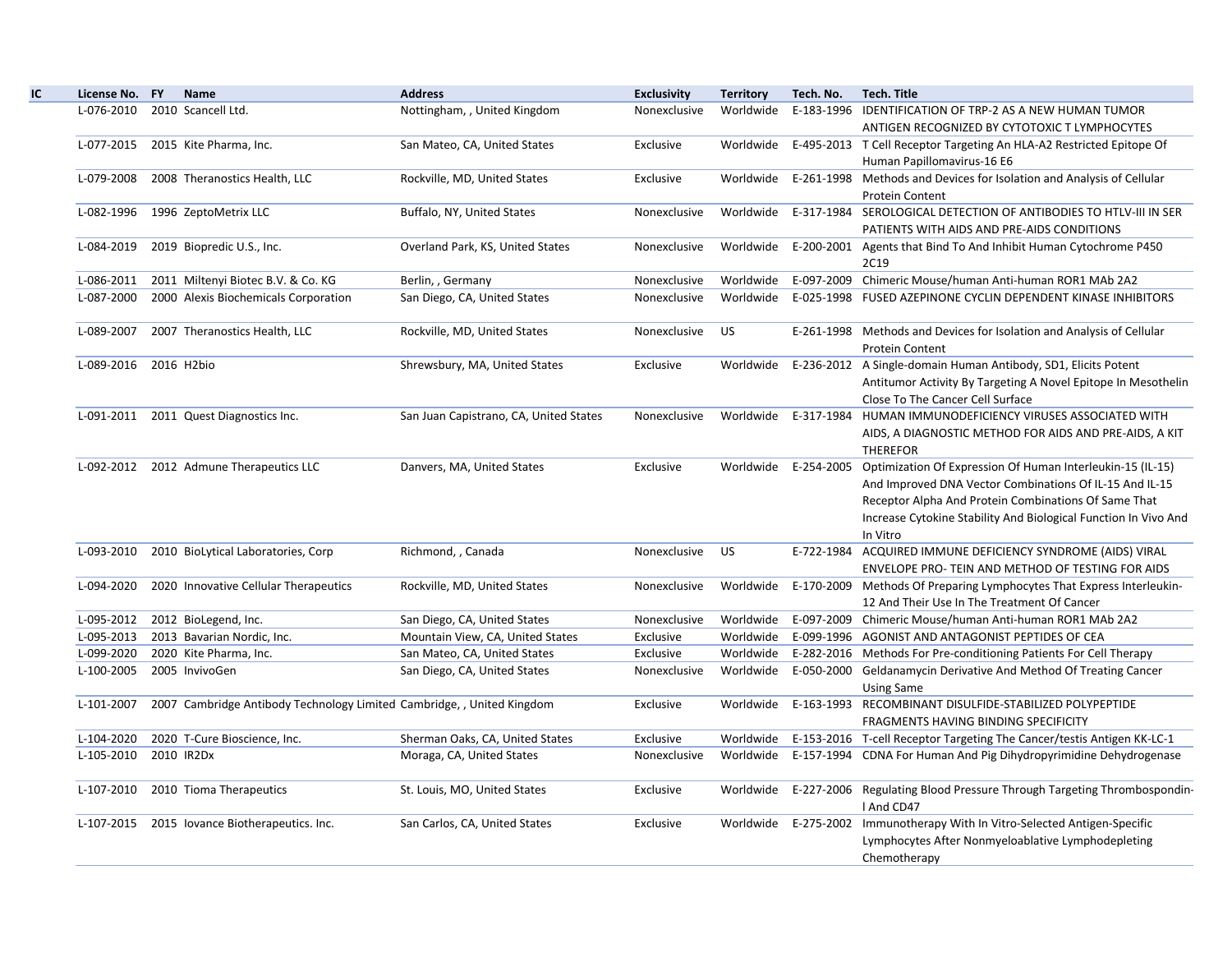| License No. FY | <b>Name</b>                                                              | <b>Address</b>                   | <b>Exclusivity</b> | <b>Territory</b> | Tech. No. | <b>Tech. Title</b>                                                               |
|----------------|--------------------------------------------------------------------------|----------------------------------|--------------------|------------------|-----------|----------------------------------------------------------------------------------|
| L-108-2009     | 2009 Beckman Coulter Inc.                                                | Fullerton, CA, United States     | Nonexclusive       | US.              |           | E-307-2002 A Rugged Sheathless CE-ESI-MS Interface for Sensitive Nano-           |
|                |                                                                          |                                  |                    |                  |           | Flow Operation                                                                   |
| L-108-2015     | 2015 Lion Biotechnologies, Inc.                                          | New York, NY, United States      | Exclusive          |                  |           | Worldwide E-059-2013 Selection Of CD8+ PD-1+, 41BB+ TIM-3+ Or LAG-3+ Cells From  |
|                |                                                                          |                                  |                    |                  |           | Tumor-infiltrating Lymphocytes (TIL) Enriches For Tumor-                         |
|                |                                                                          |                                  |                    |                  |           | reactive Cells That Can Be Adoptively Transferred For The                        |
|                |                                                                          |                                  |                    |                  |           | <b>Treatment Of Cancer</b>                                                       |
| L-108-2020     | 2020 ElevateBio                                                          | Cambridge, MA, United States     | Exclusive          |                  |           | Worldwide E-133-2016 Chimeric Antigen Receptor Targeting Human FLT3              |
| L-113-2006     | 2006 Santa Cruz Biotechnology, Inc.                                      | Santa Cruz, CA, United States    | Nonexclusive       |                  |           | Worldwide E-057-1994 MELANOMA ANTIGENS AND THEIR USE IN DIAGNOSTIC AND           |
|                |                                                                          |                                  |                    |                  |           | THERAPEUTIC METHODS                                                              |
| L-113-2007     | 2007 Ventana Medical Systems, Inc.                                       | Tucson, AZ, United States        | Nonexclusive       |                  |           | Worldwide E-555-1985 HUMAN GENE RELATED TO BUT DISTINCT FROM EGF                 |
|                |                                                                          |                                  |                    |                  |           | RECEPTOR GENE (erbB-2)                                                           |
| L-117-2017     | 2017 Aspyrian Therapeutics, Inc.                                         | San Diego, CA, United States     | Exclusive          |                  |           | Worldwide E-231-2015 Near Infrared Photoimmunotherapy (NIR-PIT) Of Negative      |
|                |                                                                          |                                  |                    |                  |           | Regulatory Foxp3+ (CD4+CD25+) T-cells In Tumors As A Highly                      |
|                |                                                                          |                                  |                    |                  |           | <b>Effective Cancer Treatment</b>                                                |
| L-121-2011     | 2011 Globelmmune, Inc.                                                   | Louisville, CO, United States    | Exclusive          | Worldwide        |           | E-184-2009 Combination Immunotherapy Compositions And Methods                    |
| L-124-2013     | 2013 JSK Therapeutics, Inc.                                              | Gainesville, GA, United States   | Exclusive          |                  |           | Worldwide E-093-1996 O2-ARYL SUBSTITUTED DIAZENIUMDIOLATES                       |
| L-126-2010     | 2010 Enzo Life Sciences, Inc.                                            | Farmingdale, NY, United States   | Nonexclusive       |                  |           | Worldwide E-142-1999 Anti-y-H2A Antibody, Fusion Proteins Thereof And Method     |
|                |                                                                          |                                  |                    |                  |           | And Kit For Determining Double-Stranded Breaks                                   |
| L-126-2020     | 2020 Kite Pharma, Inc.                                                   | Santa Monica, CA, United States  | Nonexclusive       |                  |           | Worldwide E-183-2017 Fully-human Heavy-chain-only Anti-B-cell Maturation Antigen |
|                |                                                                          |                                  |                    |                  |           | <b>Chimeric Antigen Receptors</b>                                                |
| L-127-2011     | 2011 Bavarian Nordic, Inc.                                               | Mountain View, CA, United States | Exclusive          | Worldwide        |           | E-099-1996 AGONIST AND ANTAGONIST PEPTIDES OF CEA                                |
| L-127-2020     | 2020 Kite Pharma, Inc.                                                   | Santa Monica, CA, United States  | Nonexclusive       |                  |           | Worldwide E-183-2017 Fully-human Heavy-chain-only Anti-B-cell Maturation Antigen |
|                |                                                                          |                                  |                    |                  |           | <b>Chimeric Antigen Receptors</b>                                                |
| L-134-2016     | 2016 Ardeagen Corporation                                                | Woodinville, WA, United States   | Exclusive          |                  |           | Worldwide E-039-2011 Chimeric Rabbit/human Anti-human ROR1 Monoclonal            |
|                |                                                                          |                                  |                    |                  |           | Antibodies With Relevance For Cancer Therapy And Diagnosis-                      |
|                |                                                                          |                                  |                    |                  |           | [3 New Chimeric Rabbit/human Anti-ROR1 IgG1 (named R11,                          |
|                |                                                                          |                                  |                    |                  |           | R12, And Y31)]                                                                   |
| L-136-2020     | 2020 Intima Bioscience Inc.                                              | New York, NY, United States      | Exclusive          |                  |           | Worldwide E-171-2018 MODIFIED CELLS AND METHODS OF THERAPY                       |
| L-141-2005     | 2005 PerkinElmer Life and Analytical Sciences, Boston, MA, United States |                                  | Nonexclusive       |                  |           | Worldwide E-317-1984 SEROLOGICAL DETECTION OF ANTIBODIES TO HTLV-III IN SER      |
|                | Inc.                                                                     |                                  |                    |                  |           | PATIENTS WITH AIDS AND PRE-AIDS CONDITIONS                                       |
| L-142-2006     | 2006 ImClone Systems, Inc.                                               | New York, NY, United States      | Exclusive          |                  |           | Worldwide E-040-1993 MONOCLONAL ANTIBODIES AGAINST THE ALPHA PDGF                |
|                |                                                                          |                                  |                    |                  |           | RECEPTOR AND USES THEREOF                                                        |
| L-146-1994     | 1994 BD Biosciences - BD PharMingen                                      | San Diego, CA, United States     | Nonexclusive       | (blank)          |           | E-234-1989 Production and Use of Human NM23 Protein and Antibodies               |
|                |                                                                          |                                  |                    |                  |           | Therefore                                                                        |
| L-148-2006     | 2006 Santa Cruz Biotechnology, Inc.                                      | Santa Cruz, CA, United States    | Nonexclusive       | Worldwide        |           | E-099-1989 TYPE A PLATELET-DERIVED GROWTH FACTOR RECEPTOR                        |
|                |                                                                          |                                  |                    |                  |           | (PDGFR) GENE                                                                     |
| L-148-2017     | 2017 Chimeron Bio Corporation                                            | Audubon, PA, United States       | Exclusive          | Worldwide        |           | E-264-2011 Novel Delivery Of Packaged RNA In Mammalian Cells                     |
| L-148-2018     | 2018 BravoVax Co., Ltd.                                                  | Wuhan,, China                    | Exclusive          | Foreign          |           | E-103-2005 Papillomavirus L2 N-terminal Peptides For The Induction Of            |
|                |                                                                          |                                  |                    |                  |           | <b>Broadly Cross-neutralizing Antibodies</b>                                     |
| L-149-2008     | 2008 Bavarian Nordic, Inc.                                               | Mountain View, CA, United States | Exclusive          | Worldwide        |           | E-256-1998 A Recombinant Vector Expressing Multiple Costimulatory                |
|                |                                                                          |                                  |                    |                  |           | Molecules and Uses Thereof                                                       |
| L-153-2010     | 2010 Arko Laboratories Ltd.                                              | Jewell, IA, United States        | Nonexclusive       |                  |           | Worldwide E-311-2006 Compositions And Methods For Chitosan Enhanced Immune       |
|                |                                                                          |                                  |                    |                  |           | Response                                                                         |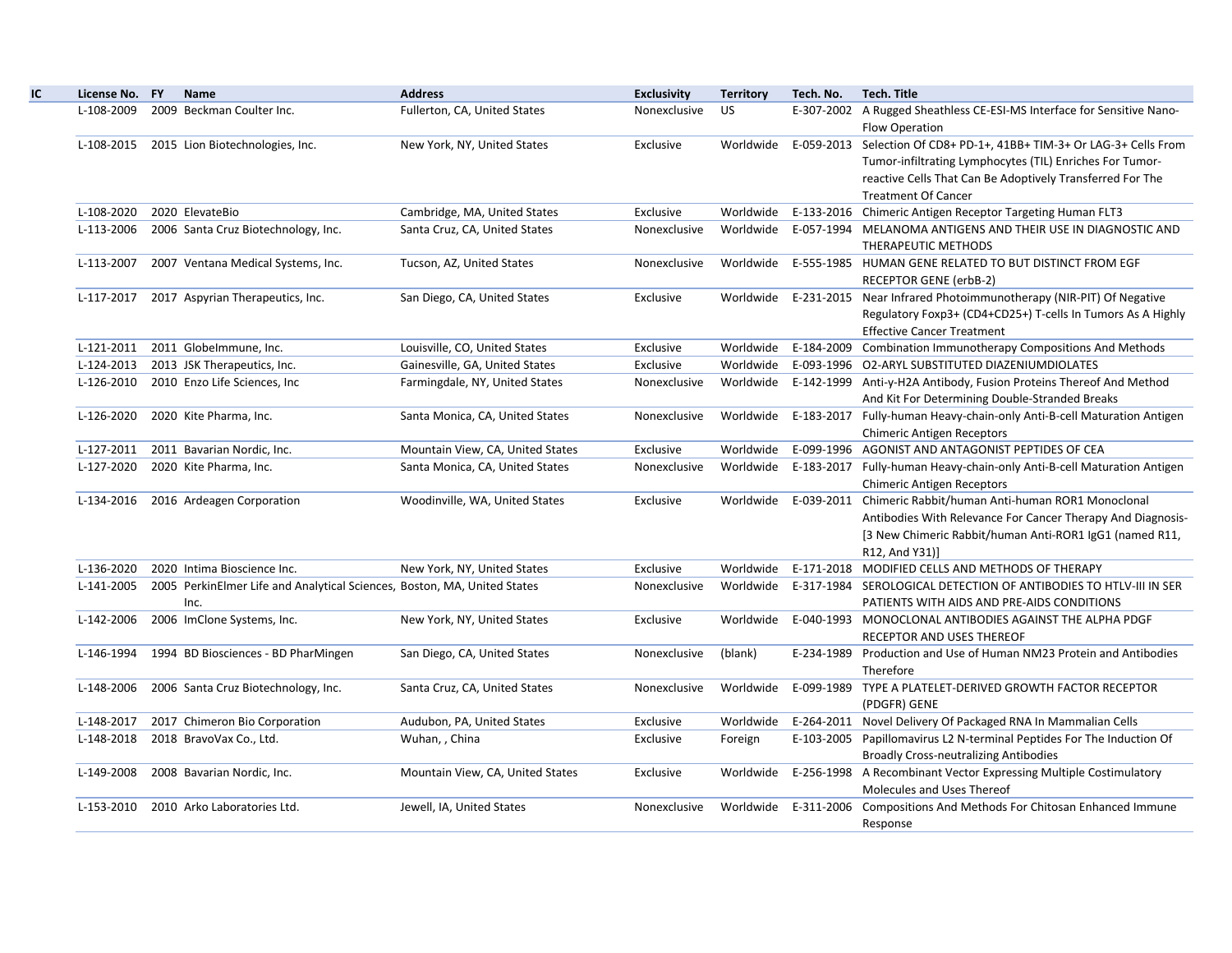| License No. FY | <b>Name</b>                                    | <b>Address</b>                         | <b>Exclusivity</b> | <b>Territory</b> | Tech. No.  | <b>Tech. Title</b>                                                         |
|----------------|------------------------------------------------|----------------------------------------|--------------------|------------------|------------|----------------------------------------------------------------------------|
| L-158-2017     | 2017 Mokobio Life Science Group, Inc.          | Charlestown, MA, United States         | Co-Exclusive       | <b>US</b>        |            | E-176-2015 Identification Of Lnc-FANCI-2 As A Biomarker For Diagnosis      |
|                |                                                |                                        |                    |                  |            | And Therapy Of HPV Infections With A High-risk Of Progression              |
| L-160-2018     | 2018 Advanced Imaging Projects, LLC (AIP)      | Lake Worth, FL, United States          | Exclusive          | Worldwide        |            | E-170-2004 Second Generation Integrin Avb3 Antagonists For Use In          |
|                |                                                |                                        |                    |                  |            | Imaging And Therapy                                                        |
| L-164-2013     | 2013 Aura Biosciences, Inc.                    | Cambridge, MA, United States           | Exclusive          | Worldwide        |            | E-184-2016 Targeted Combination Therapy                                    |
| L-165-1999     | 1999 Trinity Biotech, Plc                      | Bray, , Ireland                        | Nonexclusive       | Worldwide        | K-446-1987 | HUMAN IMMUNODEFICIENCY VIRUS SPECIFIC PROTEOLYTIC                          |
|                |                                                |                                        |                    |                  |            | ENZYME AND A METHOD FOR ITS SYNTHESIS AND                                  |
|                |                                                |                                        |                    |                  |            | <b>RENATURATION</b>                                                        |
| L-165-2018     | 2018 EXBIO Praha                               | ,, Czech Republic                      | Nonexclusive       | Worldwide        |            | E-097-2009 Chimeric Mouse/human Anti-human ROR1 MAb 2A2                    |
| L-169-2015     | 2015 Enanta Pharmaceuticals, Inc.              | Watertown, MA, United States           | Nonexclusive       | US.              |            | E-308-1987 CLONE FOR HUMAN MULTIDRUG RESISTANCE GENE                       |
| L-178-2005     | 2005 BioGemex Ltd.                             | Kyung-gi, , South Korea                | Nonexclusive       | Other            |            | E-081-2004 AUTOANTIBODY DETECTION FOR CANCER DIAGNOSTICS                   |
| L-183-1999     | 1999 Abbott Molecular Inc.                     | Des Plaines, IL, United States         | Nonexclusive       | Worldwide        |            | E-555-1985 HUMAN GENE RELATED TO BUT DISTINCT FROM EGF                     |
|                |                                                |                                        |                    |                  |            | RECEPTOR GENE (erbB-2)                                                     |
| L-188-2016     | 2016 Heliome Biotech, Inc                      | New York, NY, United States            | Exclusive          | Worldwide        |            | E-508-2013 Method For Inhibiting The Intestinal Farnesoid X Receptor To    |
|                |                                                |                                        |                    |                  |            | Decreases Obesity-Associated Non-Alcoholic Fatty Liver                     |
|                |                                                |                                        |                    |                  |            | Disease (NAFLD)                                                            |
| L-190-1998     | 1998 ViroGen Corp.                             | Watertown, MA, United States           | Nonexclusive       | <b>US</b>        |            | E-172-1986 CLONING AND EXPRESSION OF HTLV-III DNA                          |
| L-190-2019     | 2019 ZioPharm Oncology, Inc.                   | Charlestown, MA, United States         | Exclusive          | Worldwide        |            | E-031-2020 Human T Cell Receptor Targeting HLA-A*11:01-restricted          |
|                |                                                |                                        |                    |                  |            | <b>KRASG12D Mutation</b>                                                   |
| L-191-2015     | 2015 University of Arkansas                    | Fayetteville, AR, United States        | Nonexclusive       | Worldwide        |            | E-192-2008 Optimization Of Expression Of Multimeric Proteins               |
| L-201-2020     | 2020 Navrogen Inc                              | Glen Mills, PA, United States          | Nonexclusive       | Worldwide        |            | E-198-2012 Novel Mesothelin Domain Rabbit Monoclonal Antibodies            |
| L-203-1994     | 1994 BD Biosciences - BD PharMingen            | San Diego, CA, United States           | Nonexclusive       | Worldwide        |            | E-099-1989 TYPE A PLATELET-DERIVED GROWTH FACTOR RECEPTOR                  |
|                |                                                |                                        |                    |                  |            | (PDGFR) GENE                                                               |
| L-203-2001     | 2001 Zymed Laboratories, Inc.                  | South San Francisco, CA, United States | Nonexclusive       |                  |            | Worldwide E-137-1990 MONOCLONAL ANTIBODIES FOR HUMAN THYMIDYLATE           |
|                |                                                |                                        |                    |                  |            | SYNTHASE                                                                   |
| L-206-2000     | 2000 Aurora Biosciences Corporation            | San Diego, CA, United States           | Nonexclusive       | Worldwide        |            | E-555-1985 HUMAN GENE RELATED TO BUT DISTINCT FROM EGF                     |
|                |                                                |                                        |                    |                  |            | <b>RECEPTOR GENE (erbB-2)</b>                                              |
| L-208-2013     | 2013 Aspyrian Therapeutics, Inc.               | San Diego, CA, United States           | Exclusive          |                  |            | Worldwide E-205-2010 Photoimmunotherapy Enhanced Drug Therapy: Immediately |
|                |                                                |                                        |                    |                  |            | Following Photoimmunotherapy The Delivery Of Therapeutic                   |
|                |                                                |                                        |                    |                  |            | Drugs To The Treated Area S Markedly (~10 Fold) Increased                  |
|                |                                                |                                        |                    |                  |            | Resulting In Increased Local Concentration Of Drug Without                 |
|                |                                                |                                        |                    |                  |            | <b>Systemic Side Effects</b>                                               |
|                | L-210-2015 2015 Globelmmune, Inc.              | Louisville, CO, United States          | Exclusive          | Worldwide        |            | E-520-2013 Identification And Characterization Of HLA-A24 Agonist          |
|                |                                                |                                        |                    |                  |            | Epitopes Of MUC1-Oncoprotein                                               |
| L-218-2016     | 2016 Kite Pharma, Inc.                         | San Mateo, CA, United States           | Exclusive          | Worldwide        |            | E-042-2014 Novel Anti-CD19 Chimeric Antigen Receptors                      |
| L-222-2020     | 2020 Senti Biosciences, Inc.                   | South San Francisco, CA, United States | Exclusive          | Worldwide        |            | E-133-2016 Chimeric Antigen Receptor Targeting Human FLT3                  |
| L-224-2015     | 2015 2seventy bio                              | Cambridge, MA, United States           | Exclusive          | Worldwide        |            | E-040-2012 Chimeric Antigen Receptors Targeting B-cell Maturation          |
|                |                                                |                                        |                    |                  |            | Antigen                                                                    |
|                | L-226-1996 1996 NeoPharm, Inc.                 | Potomac, MD, United States             | Exclusive          |                  |            | Worldwide E-385-1986 RECOMBINANT PSEUDOMONAS EXOTOXINS: CONSTRUCTION       |
|                |                                                |                                        |                    |                  |            | OF AN ACTIVE IMMUNOTOXIN WITH LOW SIDE EFFECTS                             |
|                |                                                |                                        |                    |                  |            |                                                                            |
|                | L-231-2015 2015 Thirsty Brook Bioscience, Inc. | Newton, MA, United States              | Exclusive          | Worldwide        |            | E-040-2012 Chimeric Antigen Receptors Targeting B-cell Maturation          |
|                |                                                |                                        |                    |                  |            | Antigen                                                                    |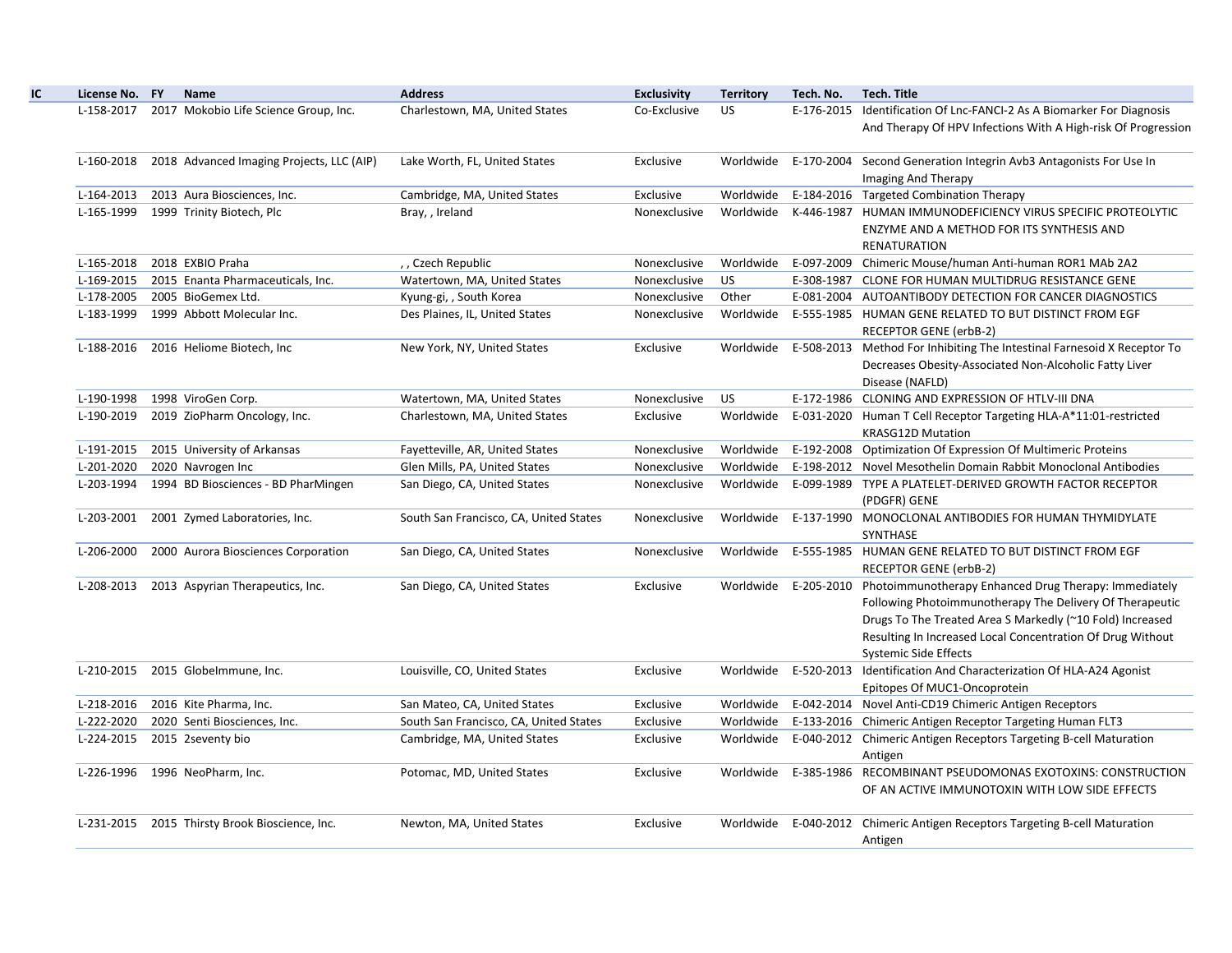| License No. FY | <b>Name</b>                                                                         | <b>Address</b>                   | <b>Exclusivity</b> | <b>Territory</b> | Tech. No. | <b>Tech. Title</b>                                                                                                                                                                                                                     |
|----------------|-------------------------------------------------------------------------------------|----------------------------------|--------------------|------------------|-----------|----------------------------------------------------------------------------------------------------------------------------------------------------------------------------------------------------------------------------------------|
| L-232-2014     | 2014 NanoString Technologies Inc.                                                   | Seattle, WA, United States       | Nonexclusive       |                  |           | Worldwide E-750-2013 Molecular Diagnosis Of Lymphoma Subtypes Using Formalin-<br>fixed, Paraffin-embedded Biopsy Specimens                                                                                                             |
| L-234-2000     | 2000 XenoTech, LLC                                                                  | Lenexa, KS, United States        | Nonexclusive       |                  |           | Worldwide E-150-1998 Agents That Bind to and Inhibit Human Cytochrome P450 2A6                                                                                                                                                         |
| L-239-2019     | 2019 Cartesian Therapeutics, Inc.                                                   | Rockville, MD, United States     | Nonexclusive       |                  |           | Worldwide E-040-2012 Chimeric Antigen Receptors Targeting B-cell Maturation<br>Antigen                                                                                                                                                 |
| L-245-1994     | 1994 BBI-Biotech Research Laboratories, Inc. Gaithersburg, MD, United States        |                                  | Nonexclusive       |                  |           | Worldwide E-471-1985 Cell Line (8E5) Producing AIDS Viral Antigens Without<br>Producing Infectious Viral Particles.                                                                                                                    |
| L-255-2019     | 2019 BioE Holdings Inc.                                                             | Wilmington, DE, United States    | Exclusive          |                  |           | Worldwide E-168-2011 Genotype-specific Vaccination Against BK Polyomavirus                                                                                                                                                             |
| L-258-2020     | 2020 Tocris Bioscience                                                              | Bristol,, United Kingdom         | Nonexclusive       |                  |           | Worldwide E-046-2019 Non-aggregating Heptamethine Cyanine Fluorophores For In<br>Vivo Imaging                                                                                                                                          |
| L-259-2016     | 2016 Kite Pharma, Inc.                                                              | San Mateo, CA, United States     | Exclusive          |                  |           | Worldwide E-088-2020 HLA Class-II Restricted DPB1*03:01 T-cell Receptors Against<br>The KRASG12V Mutation"                                                                                                                             |
| L-259-2017     | 2017 CRISPR Therapeutics AG                                                         | Cambridge, MA, United States     | Nonexclusive       | (blank)          |           | E-042-2014 Novel Anti-CD19 Chimeric Antigen Receptors                                                                                                                                                                                  |
| L-268-2016     | 2016 Kite Pharma, Inc.                                                              | San Mateo, CA, United States     | Exclusive          | Worldwide        |           | E-234-2014 Methods For Producing Autologous T Cells Useful To Treat B<br><b>Cell Malignancies And Other Cancers</b>                                                                                                                    |
| L-271-2001     | 2001 Millennium Pharmaceuticals, Inc.                                               | Cambridge, MA, United States     | Exclusive          |                  |           | Worldwide E-116-2001 Formulation of Boronic Acid Compounds                                                                                                                                                                             |
| L-273-2014     | 2014 Novartis Vaccines & Diagnostics                                                | Cambridge, MA, United States     | Nonexclusive       |                  |           | Worldwide E-317-1984 Nucleic Acids And Pepties Of Human Immunodeficiency Virus<br>Type-1 (HIV-1).                                                                                                                                      |
|                | L-274-2018 2018 Cellular Biomedicine Group, Inc (CBMG) Rockville, MD, United States |                                  | Nonexclusive       |                  |           | Worldwide E-059-2013 Selection Of CD8+ PD-1+, 41BB+ TIM-3+ Or LAG-3+ Cells From<br>Tumor-infiltrating Lymphocytes (TIL) Enriches For Tumor-<br>reactive Cells That Can Be Adoptively Transferred For The<br><b>Treatment Of Cancer</b> |
| L-276-2014     | 2014 NanoString Technologies Inc.                                                   | Seattle, WA, United States       | Nonexclusive       |                  |           | Worldwide E-108-2004 Custom Lymphoid Malignancy Diagnositc DNA MIcroarray -<br>Oligo Probes And Lymphoma Survival Prdiction Algorithm                                                                                                  |
| L-282-2014     | 2014 Beacon Biomedical, Inc.                                                        | Phoenix, AZ, United States       | Exclusive          |                  |           | Worldwide E-290-2000 Detection And Quantification of Cripto-1                                                                                                                                                                          |
| L-289-2014     | 2014 British Columbia Cancer Agency                                                 | Vancouver, BC, Canada            | Nonexclusive       |                  |           | Worldwide E-108-2004 Custom Lymphoid Malignancy Diagnositc DNA MIcroarray -<br>Oligo Probes And Lymphoma Survival Prdiction Algorithm                                                                                                  |
| L-304-2019     | 2019 Intellia Therapeutics, Inc.                                                    | Cambridge, MA, United States     | Nonexclusive       |                  |           | Worldwide E-067-2017 A Novel Method To Isolate The Paired Sequences Of<br>Neoantigen-specific T Cell Receptors                                                                                                                         |
| L-308-2017     | 2017 Rapa Therapeutics LLC                                                          | Silver Spring, MD, United States | Nonexclusive       | (blank)          |           | E-063-2003 Adoptive T Cell Therapy Using Rapamycin-Resistant, CD28 Co-<br>Stimulated Th1/Th2 And Tc1/Tc2 Cells                                                                                                                         |
| L-317-2017     | 2017 Lentigen Corporation                                                           | Gaithersburg, MD, United States  | Nonexclusive       |                  |           | Worldwide E-033-2013 Stabilized Single Human CD4 Domains And Fusion Proteins As<br><b>Exceptionally Potent HIV-1 Entry Inhibitors</b>                                                                                                  |
| L-325-2017     | 2017 Diagnostic BioSystems                                                          | Pleasanton, CA, United States    | Nonexclusive       |                  |           | Worldwide E-136-2012 High-affinity Mouse Monoclonal Antibodies To Glypican-3 For<br>Liver Cancer Therapy And Diagnosis                                                                                                                 |
| L-327-2017     | 2017 Diagnostic BioSystems                                                          | Pleasanton, CA, United States    | Nonexclusive       | Worldwide        |           | E-198-2012 Novel Mesothelin Domain Rabbit Monoclonal Antibodies                                                                                                                                                                        |
| L-329-2017     | 2017 Abpro                                                                          | Woburn, MA, United States        | Exclusive          |                  |           | Worldwide E-136-2012 High-affinity Mouse Monoclonal Antibodies To Glypican-3 For<br>Liver Cancer Therapy And Diagnosis                                                                                                                 |
| L-331-2017     | 2017 Istari Oncology Inc.                                                           | Morrisville, NC, United States   | Exclusive          |                  |           | Worldwide E-267-2014 Novel Robust Production Process Of High Purity Polio Virus<br>And Polio Virus Variants (PVS-RIPO)                                                                                                                 |
| L-356-2014     | 2014 Georgia Health Sciences University<br>Research Institute, Inc.                 | Augusta, GA, United States       | Exclusive          |                  |           | Worldwide E-126-2001 Human Papilloma Virus Immunogenic Peptides                                                                                                                                                                        |
| L-745-1991     | 1991 BioMerieux, Inc.                                                               | Durham, NC, United States        | Nonexclusive       |                  |           | Worldwide E-317-1984 SEROLOGICAL DETECTION OF ANTIBODIES TO HTLV-III IN SER<br>PATIENTS WITH AIDS AND PRE-AIDS CONDITIONS                                                                                                              |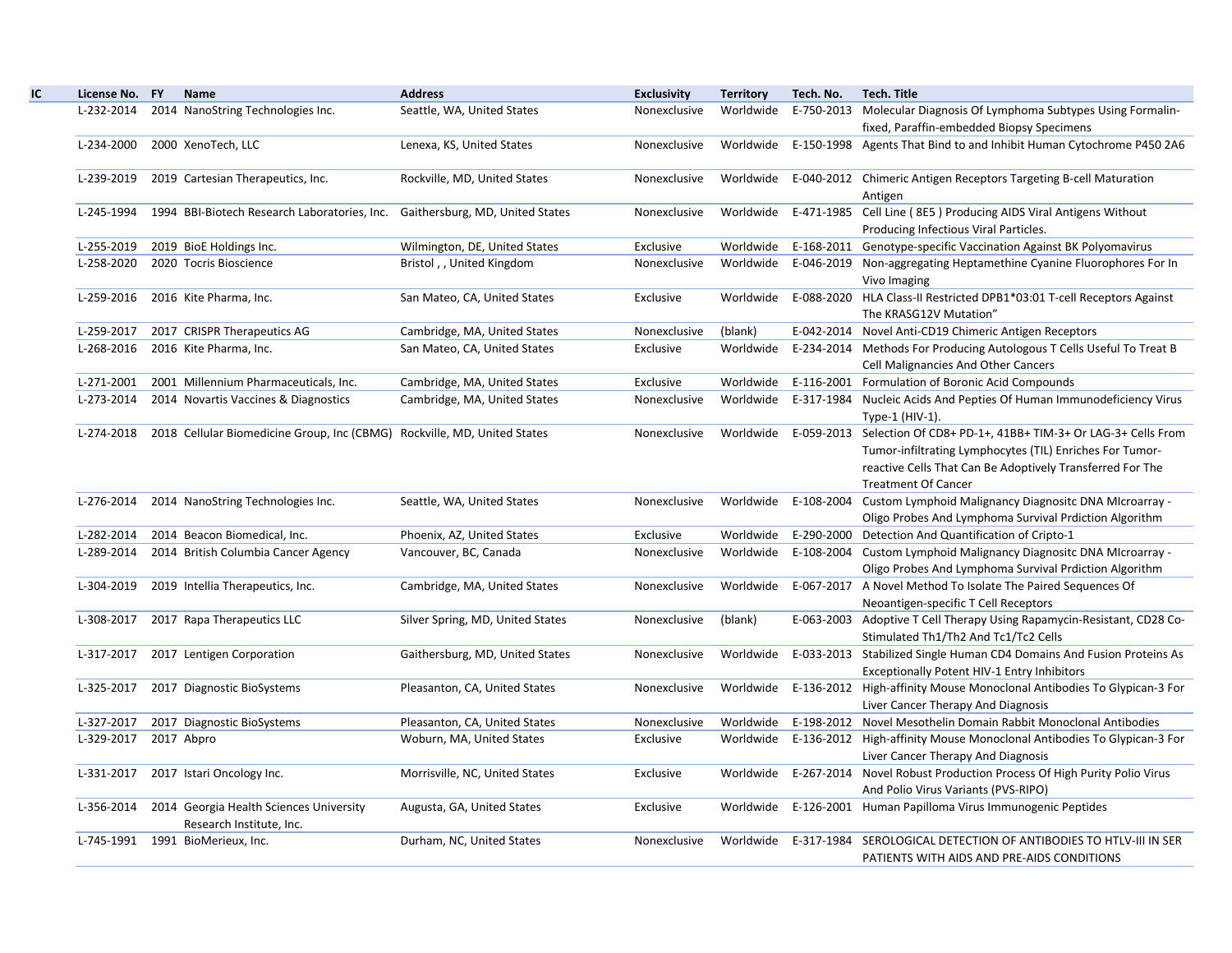| IC           | License No. FY           | <b>Name</b>                                 | <b>Address</b>                               | <b>Exclusivity</b>           | <b>Territory</b> | Tech. No.            | <b>Tech. Title</b>                                                                                                       |
|--------------|--------------------------|---------------------------------------------|----------------------------------------------|------------------------------|------------------|----------------------|--------------------------------------------------------------------------------------------------------------------------|
| <b>NEI</b>   | L-007-2013               | 2013 North Carolina State University (NCSU) | Raleigh, NC, United States                   | Nonexclusive                 | Worldwide        | E-241-1999           | Ocular Therapeutic Agent Delivery Devices And Methods For                                                                |
|              |                          |                                             |                                              |                              |                  |                      | Making And Using Such Devices                                                                                            |
|              | L-230-2002               | 2002 Bausch & Lomb, Inc.                    | Rochester, NY, United States                 | Exclusive                    | Worldwide        |                      | E-220-2001 Nutritional Supplement to Treat Macular Degeneration                                                          |
|              | L-069-2019               | 2019 LogicBio Therapeutics, Inc.            | Lexington, MA, United States                 | Nonexclusive                 | Worldwide        |                      | E-243-2012 A Synthetic Methylmalonyl-CoA Mutase Transgene For The                                                        |
|              |                          |                                             |                                              |                              |                  |                      | Treatment Of Mut Class Methylmalonic Acidemia (MMA)                                                                      |
|              | L-101-2012               | 2012 Pathology Devices, Inc                 | Westminster, MD, United States               | Nonexclusive                 |                  |                      | Worldwide E-002-1998 TUMOR TISSUE MICROARRAYS FOR RAPID MOLECULAR<br><b>PROFILING</b>                                    |
|              | L-146-2018               | 2018 Leadiant Biosciences, Inc.             | Rockville, MD, United States                 | Exclusive                    | Worldwide        | E-217-2007           | Provision Of The Neutral Sugar N-acetyl Nammosamine                                                                      |
|              |                          |                                             |                                              |                              |                  |                      | (ManNAc) For Increased Intracellular Production Of Sialic Acids                                                          |
|              | L-186-2016               | 2016 Galyatech LLC                          | Diamond Bar, CA, United States               | Nonexclusive                 | Worldwide        |                      | E-185-2014 Adeno-associated Viral Gene Therapy As A New Treatment For                                                    |
|              |                          |                                             |                                              |                              |                  |                      | Niemann-Pick Disease Type C                                                                                              |
|              | L-216-2017               | 2017 Selecta Biosciences, Inc.              | Watertown, MA, United States                 | Nonexclusive                 | Worldwide        |                      | E-243-2012 A Synthetic Methylmalonyl-CoA Mutase Transgene For The<br>Treatment Of Mut Class Methylmalonic Acidemia (MMA) |
|              | L-216-2018               | 2018 StrideBio, Inc.                        | Durham, NC, United States                    | Nonexclusive                 | Worldwide        |                      | E-100-2017 Novel Codon-optimized And Tagged Human NPC1 Genes And                                                         |
|              |                          |                                             |                                              |                              |                  |                      | AAV Vectors For The Treatment Of Niemann-Pick Type C1                                                                    |
|              |                          |                                             |                                              |                              |                  |                      | <b>Deficiency And Related Conditions</b>                                                                                 |
| <b>NHLBI</b> | L-003-2016               | 2016 Transmural Systems, LLC                | Andover, MA, United States                   | Exclusive                    | Worldwide        | E-048-2009           | Cerclage Locking Device And Delivery System                                                                              |
|              | L-015-2012               | 2012 Endoclear LLC                          | Petoskey, MI, United States                  | Exclusive                    | Worldwide        |                      | E-061-2004 A Novel System For The Complete Removal Of All Mucus From                                                     |
|              |                          |                                             |                                              |                              |                  |                      | Within The Trachael Tube: The Mucus Shaver                                                                               |
|              | L-029-2012               | 2012 Koninklijke Philips Electronics N.V.   | Eindhoven, , Netherlands                     | Nonexclusive                 |                  |                      | Worldwide E-073-2005 Beta1-insensitive T2 Magnetization Preparation Of MR<br>Imaging At High Field                       |
|              | L-036-2018               | 2018 Cook Medical Technologies LLC          | Winston Salem, NC, United States             | Exclusive                    | Worldwide        |                      | E-027-2013 Transauricular Intrapericardial Tricuspid Annuloplasty                                                        |
|              |                          |                                             |                                              |                              |                  |                      | (TRAIPTA). A Method And Devices For Non-surgical Treatment                                                               |
|              |                          |                                             |                                              |                              |                  |                      | For Functional Triscupid Valve Regurgitation                                                                             |
|              | L-063-2015               | 2015 BioMarin Pharmaceutical Inc.           | Novato, CA, United States                    | Nonexclusive                 | Worldwide        |                      | E-325-2001 Production of Adeno-Associated Virus in Insect Cells                                                          |
|              | L-069-2009               | 2009 Surgi Vision, Inc.                     | Memphis, TN, United States                   | Nonexclusive                 | Other            |                      | E-082-2001 Real-Time, Interactive Volumetric Magnetic Resonance                                                          |
|              |                          |                                             |                                              |                              |                  |                      | Imaging                                                                                                                  |
|              | L-072-2018               | 2018 Corvidia Therapeutics, Inc.            | Waltham, MA, United States                   | Exclusive                    | Worldwide        |                      | E-134-2017 ApoC-IIA Mimetic Peptides That Antagonize ApoC-111                                                            |
|              | L-074-2012               | 2012 Vector Biolabs                         | Philadelphia, PA, United States              | Nonexclusive                 | Worldwide        |                      | E-127-1998 AAV5 AND USES THEREOF                                                                                         |
|              | L-074-2016               | 2016 Transmural Systems, LLC                | Andover, MA, United States                   | Exclusive                    | Worldwide        |                      | E-124-2014 Device For Closure Of Transvascular Or Transcameral Access<br>Ports                                           |
|              | L-098-2018               | 2018 T-Cure Bioscience, Inc.                | Thousand Oaks, CA, United States             | Exclusive                    |                  | Worldwide E-120-2016 | Transducing T Cells With And HLA All Restricted CT-RCC HERV-                                                             |
|              |                          |                                             |                                              |                              |                  |                      | E Reactive TCR To Treat Patients With Advanced Clear Cell                                                                |
|              |                          | 2018 LakePharma                             |                                              |                              | Worldwide        |                      | Kidney Cancer (CcRCC)<br>E-325-2001 Production of Adeno-Associated Virus in Insect Cells                                 |
|              | L-104-2018<br>L-105-2012 | 2012 GENETHON                               | Worcester, MA, United States<br>, FR, France | Nonexclusive<br>Nonexclusive | Worldwide        |                      | E-325-2001 Production of Adeno-Associated Virus in Insect Cells                                                          |
|              | L-105-2013               | 2013 Beat BioTherapeutics Corp.             | Seattle, WA, United States                   | Nonexclusive                 | Worldwide        |                      | E-325-2001 Production of Adeno-Associated Virus in Insect Cells                                                          |
|              | L-107-2007               | 2007 uniQure B.V.                           | Amsterdam, , Netherlands                     | Nonexclusive                 | Worldwide        |                      | E-325-2001 Production of Adeno-Associated Virus in Insect Cells                                                          |
|              | L-120-2012               | 2012 Sangamo Biosciences                    | Richmond, CA, United States                  | Nonexclusive                 | Worldwide        |                      | E-325-2001 Production of Adeno-Associated Virus in Insect Cells                                                          |
|              | L-123-2008               | 2008 Taconic Farm, Inc.                     | Germantown, NY, United States                | Nonexclusive                 | Worldwide        |                      | E-079-1993 MURINE IL-2RY CDNA AND USES THEREOF                                                                           |
|              | L-124-2017               | 2017 Generation Bio Co.                     | Cambridge, MA, United States                 | Nonexclusive                 | Worldwide        |                      | E-241-2010 Clonal Stable Sf9 Cell Lines Containing Rescueable AAV Vector                                                 |
|              |                          |                                             |                                              |                              |                  |                      | <b>DNA</b>                                                                                                               |
|              |                          | L-143-2007 2007 Hope Pharmaceuticals        | Scottsdale, AZ, United States                | Exclusive                    |                  |                      | Worldwide E-254-2003 Treatment Of Cardiovascular Conditions Using Nitrite Therapy                                        |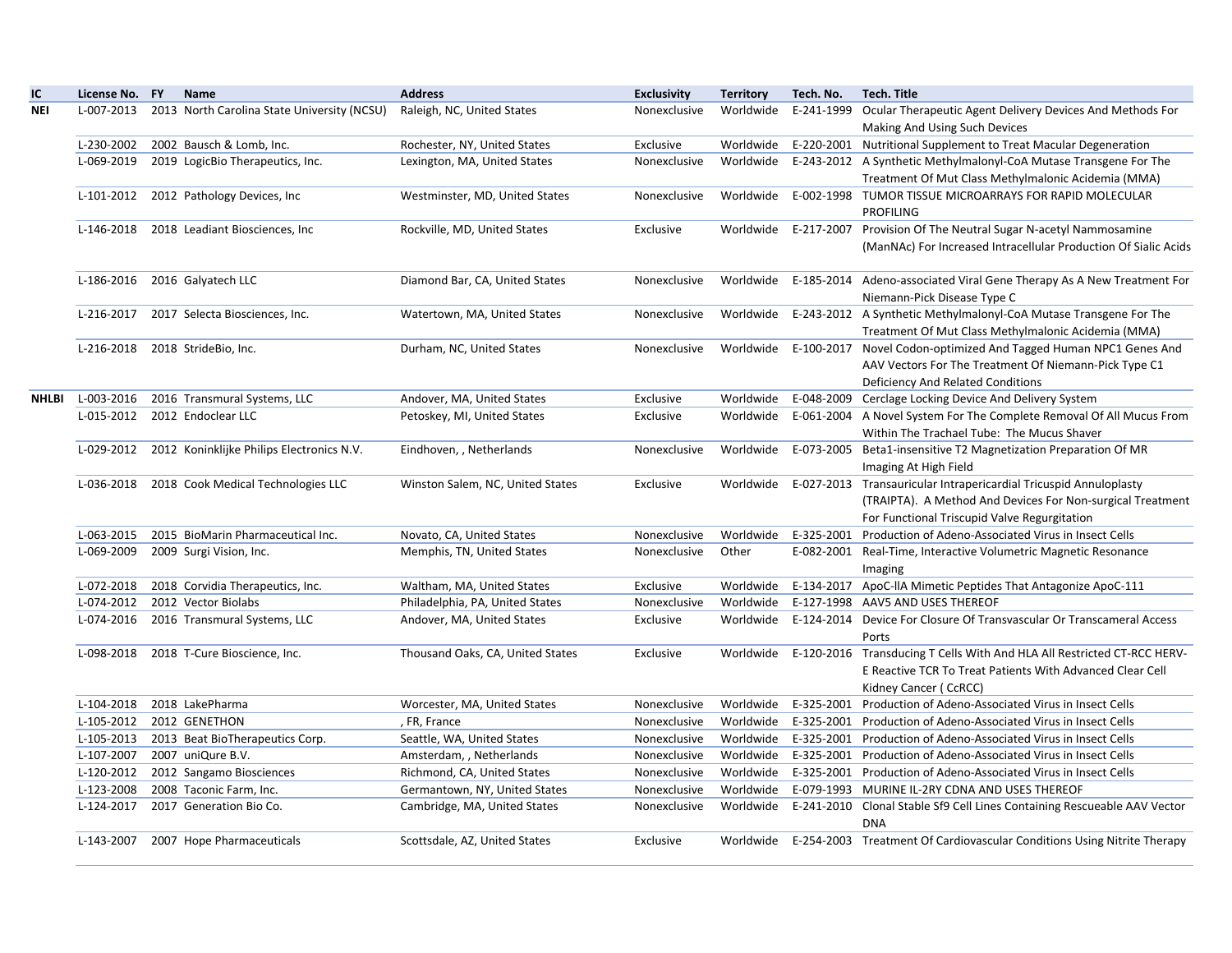| IC. | License No. FY   | Name                                         | <b>Address</b>                   | <b>Exclusivity</b> | <b>Territory</b> | Tech. No. | <b>Tech. Title</b>                                                                                                                                                                                                             |
|-----|------------------|----------------------------------------------|----------------------------------|--------------------|------------------|-----------|--------------------------------------------------------------------------------------------------------------------------------------------------------------------------------------------------------------------------------|
|     | L-144-2007       | 2007 CC Biotech, LLC                         | Rockville, MD, United States     | Exclusive          | Worldwide        |           | E-274-1998 Chromatographic Separation of Proteins by Ammonium<br>Sulfate Precipitation                                                                                                                                         |
|     | L-145-2019       | 2019 Globin Solutions, Inc.                  | Pittsburgh, PA, United States    | Nonexclusive       |                  |           | Worldwide E-254-2003 Treatment Of Cardiovascular Conditions Using Nitrite Therapy                                                                                                                                              |
|     | L-159-2007       | 2007 Hope Pharmaceuticals                    | Scottsdale, AZ, United States    | Exclusive          |                  |           | Worldwide E-254-2003 Treatment Of Cardiovascular Conditions Using Nitrite Therapy                                                                                                                                              |
|     |                  | L-170-2015 2015 BioMarin Pharmaceutical Inc. | Novato, CA, United States        | Nonexclusive       | Worldwide        |           | E-127-1998 AAV5 AND USES THEREOF                                                                                                                                                                                               |
|     | L-181-2017       | 2017 Esteve Pharmaceuticals, S.A.            | Barcelona, , Spain               | Nonexclusive       | Worldwide        |           | E-325-2001 Production of Adeno-Associated Virus in Insect Cells                                                                                                                                                                |
|     | L-186-2018       | 2018 Casebia Therapeutics, LLC               | Cambridge, MA, United States     | Nonexclusive       | Worldwide        |           | E-325-2001 Production of Adeno-Associated Virus in Insect Cells                                                                                                                                                                |
|     | L-195-2020       | 2020 XCell Science LLC                       | Novato, CA, United States        | Nonexclusive       | Worldwide        |           | E-342-2013 Human IPSC-derived Vascular-related And Hematopoetic Cells<br>For Therapies And Toxicology/drug Screenings                                                                                                          |
|     | L-199-2018       | 2018 Solid Biosciences                       | Cambridge, MA, United States     | Nonexclusive       | Worldwide        |           | E-241-2010 Clonal Stable Sf9 Cell Lines Containing Rescueable AAV Vector<br><b>DNA</b>                                                                                                                                         |
|     | L-209-2017       | 2017 General Electric Company                | Milwaukee, WI, United States     | Nonexclusive       |                  |           | Worldwide E-073-2005 Beta1-insensitive T2 Magnetization Preparation Of MR<br>Imaging At High Field                                                                                                                             |
|     | L-243-2016       | 2016 StemCell Technologies Inc.              | Vancouver, BC, Canada            | Nonexclusive       | Worldwide        |           | E-342-2013 Human IPSC-derived Vascular-related And Hematopoetic Cells<br>For Therapies And Toxicology/drug Screenings                                                                                                          |
|     | L-258-2018       | 2018 Siemens Healthcare GmbH                 | Berlin, , Germany                | Nonexclusive       | Worldwide        |           | E-073-2005 Beta1-insensitive T2 Magnetization Preparation Of MR<br>Imaging At High Field                                                                                                                                       |
|     | L-264-2018       | 2018 Corstem Inc.                            | Montreal, , Canada               | Exclusive          |                  |           | Worldwide E-219-2018 A Fully Automated System For Quantitative Myocardial<br>Perfusion Pixel Mapping And Machine Diagnosis To Detect<br>Ischemic Heart Disease With First-pass Perfusion Cardiac<br>Magnetic Resonance Imaging |
|     | L-275-2018       | 2018 Hartis-Pharma Sarl                      | ,, Switzerland                   | Nonexclusive       |                  |           | Worldwide E-114-2004 Assay System And Composition Of Multi-domain Amphipathic<br>Helical Peptides For The Treatment Of Atherosclerosis.                                                                                        |
|     | L-294-2017       | 2017 CELID Biotechnologies, Inc.             | Potomac, MD, United States       | Nonexclusive       | Worldwide        |           | E-241-2010 Clonal Stable Sf9 Cell Lines Containing Rescueable AAV Vector<br><b>DNA</b>                                                                                                                                         |
|     | L-295-2017       | 2017 CELID Biotechnologies, Inc.             | Potomac, MD, United States       | Nonexclusive       | Worldwide        |           | E-325-2001 Production of Adeno-Associated Virus in Insect Cells                                                                                                                                                                |
|     | L-327-2014       | 2014 Voyager Therapeutics, Inc.              | Cambridge, MA, United States     | Nonexclusive       | Worldwide        |           | E-325-2001 Production of Adeno-Associated Virus in Insect Cells                                                                                                                                                                |
|     | L-353-2014       | 2014 Takara Bio Inc.                         | Kusatsu, , Japan                 | Nonexclusive       | Worldwide        |           | E-127-1998 AAV5 AND USES THEREOF                                                                                                                                                                                               |
|     | L-095-2013       | 2013 Bavarian Nordic, Inc.                   | Mountain View, CA, United States | Exclusive          | Worldwide        |           | E-099-1996 AGONIST AND ANTAGONIST PEPTIDES OF CEA                                                                                                                                                                              |
|     | L-122-2018       | 2018 Peptron, Inc.                           | Daejeon, , South Korea           | Exclusive          | Worldwide        |           | E-249-2016 Exendin-4, GLP-1, GIP And Related Analogs - Optimal Use For<br>Mitigating Neurological Disorders                                                                                                                    |
|     | L-131-2018       | 2018 CTS Biopharma LLC                       | Sunnyvale, CA, United States     | Exclusive          | <b>US</b>        |           | E-092-2004 Anti-Marinobufagenin Antibody (Clone 3EG) And Uses To<br>Treat Hypertension, Pre-eclampsia, And Eclampsia                                                                                                           |
|     | L-160-2007       | 2007 Life Technologies Corporation           | Carlsbad, CA, United States      | Nonexclusive       | Worldwide        |           | E-272-2005 Invention Of Tools For The Subculture Of Embryonic Stem Cells                                                                                                                                                       |
|     | L-166-2016       | 2016 Elixirgen, LLC                          | Baltimore, MD, United States     | Nonexclusive       | (blank)          |           | E-088-2007 Zscan4: A Novel Gene Expressed Exclusively In Late 2-cell<br><b>Embryos And Embryonic Stem Cells</b>                                                                                                                |
|     | L-230-2020       | 2020 PAZ Pharmaceuticals                     | Washington, DC, United States    | Exclusive          |                  |           | Worldwide E-205-2006 Preparation Of R,R-fenoterol And R,R-fenoterol Analogues And<br>Their Use In Congestive Heart Failure                                                                                                     |
|     | L-281-2014       | 2014 Peptron, Inc.                           | Daejeon, , South Korea           | Exclusive          | Worldwide        |           | E-049-2001 Long-Acting Insulinotropic Peptides And Uses Thereof                                                                                                                                                                |
|     | NIAAA L-162-2016 | 2016 Inversago Pharma, Inc                   | Montreal, , Canada               | Exclusive          | Worldwide        |           | E-282-2012 Novel Peripherally Restricted CB1 Receptor Inverse Agonists<br>For The Treatment Of Diabetes And Obesity                                                                                                            |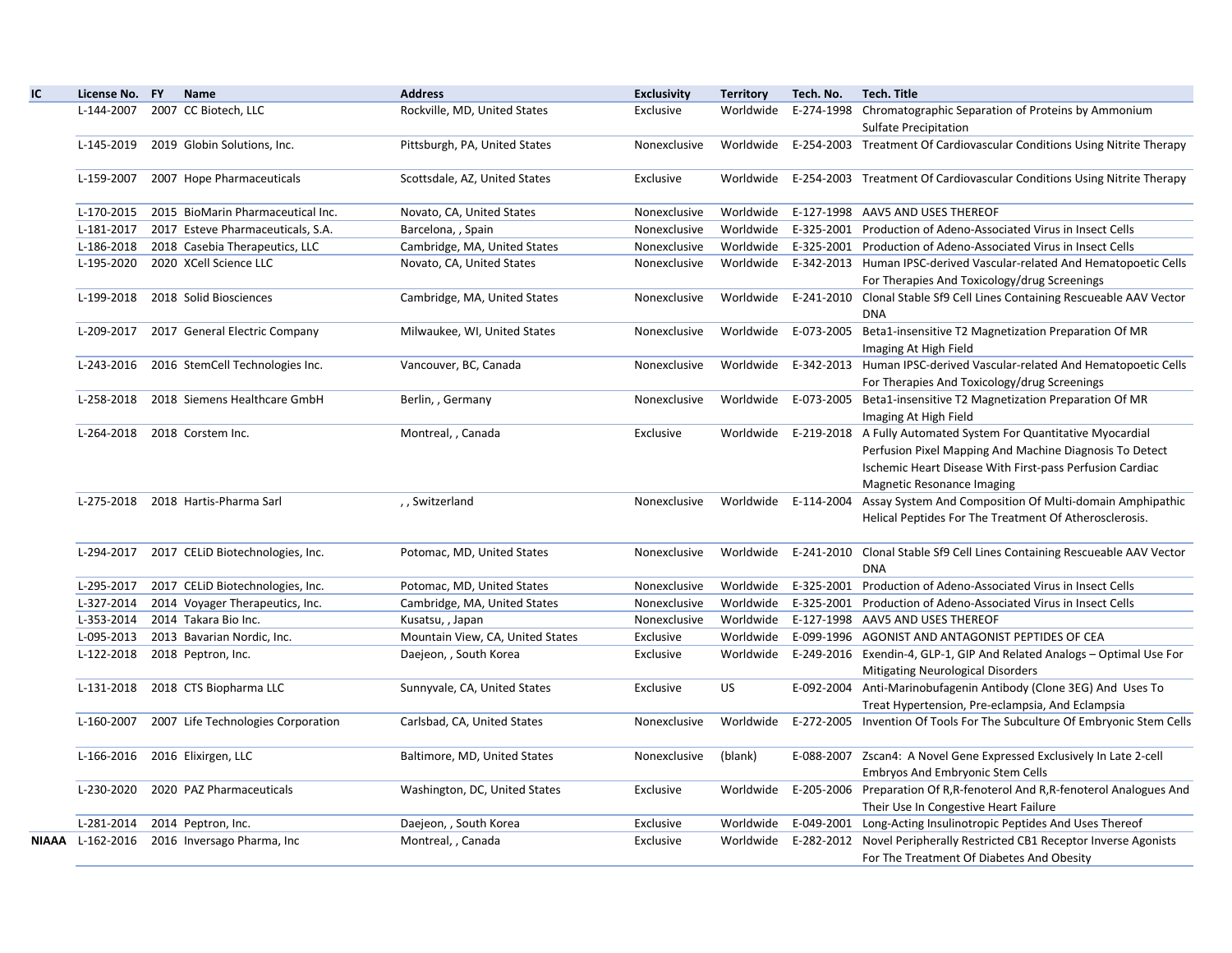| IC.   | License No. FY               | Name                                        | <b>Address</b>                  | <b>Exclusivity</b> | <b>Territory</b> | Tech. No.            | <b>Tech. Title</b>                                                                                         |
|-------|------------------------------|---------------------------------------------|---------------------------------|--------------------|------------------|----------------------|------------------------------------------------------------------------------------------------------------|
|       |                              | L-222-2016 2016 TDELTAS Limited             | ,, United Kingdom               | Exclusive          | Worldwide        |                      | E-258-2012 Ketone Bodies To Protect Tissues From Damage By Ionizing                                        |
|       |                              |                                             |                                 |                    |                  |                      | Radiation                                                                                                  |
|       | L-257-2019                   | 2019 Inversago Pharma, Inc                  | Montreal, , Canada              | Exclusive          |                  |                      | Worldwide E-282-2012 Novel Peripherally Restricted CB1 Receptor Inverse Agonists                           |
|       |                              |                                             |                                 |                    |                  |                      | For The Treatment Of Diabetes And Obesity                                                                  |
|       |                              | L-276-2017 2017 Vital Spark Inc.            | New York, NY, United States     | Exclusive          |                  |                      | Worldwide E-282-2012 Novel Peripherally Restricted CB1 Receptor Inverse Agonists                           |
|       |                              |                                             |                                 |                    |                  |                      | For The Treatment Of Diabetes And Obesity                                                                  |
| NIAID | L-001-2015                   | 2015 Merck Sharp & Dohme Corp.              | Rahway, NJ, United States       | Exclusive          | Other            |                      | E-171-1988 Vaccine For Dengue Virus                                                                        |
|       | L-003-2020                   | 2020 Calder Biosciences Inc.                | Brooklyn, NY, United States     | Nonexclusive       | Worldwide        |                      | E-081-2013 Structure-based Stabilization Of The RSV F Glycoprotein In Its<br><b>Prefusion Conformation</b> |
|       | L-018-2018                   | 2018 Forte Biosciences Inc.                 | Torrance, CA, United States     | Exclusive          |                  |                      | Worldwide E-099-2016 Use Of Roseomonas Species To Treat Eczematous Skin Disease                            |
|       | L-021-2010                   | 2010 EXBIO Praha                            | ,, Czech Republic               | Nonexclusive       |                  |                      | Worldwide E-255-2000 Antibodies and Other Ligands Directed Against KIR2DL4                                 |
|       |                              |                                             |                                 |                    |                  |                      | Receptor For Production of Interferon Gamma                                                                |
|       | L-028-2019                   | 2019 Ridgeback Biotherapeutics              | Miami, FL, United States        | Exclusive          | Worldwide        |                      | E-045-2015 Novel Monoclonal Antibodies To Ebolavirus Glycoprotein                                          |
|       | L-034-2015                   | 2015 Imanis Life Sciences, LLC              | Rochester, MN, United States    | Nonexclusive       | Worldwide        |                      | E-552-1982 Recombinant Vaccines for Influenza and Hepatitis B Virus                                        |
|       | L-034-2020                   | 2020 Helocyte, Inc.                         | New York, NY, United States     | Nonexclusive       | Worldwide        |                      | E-552-1982 Recombinant Vaccines for Influenza and Hepatitis B Virus                                        |
|       | L-037-2006                   | 2006 Apath, LLC                             | Brooklyn, NY, United States     | Nonexclusive       | Worldwide        |                      | E-100-1999 Cloned Genome of Infectious Hepatitis C Virus of Genotype 2a<br>and Uses Thereof                |
|       | L-046-2017                   | 2017 Medigen Vaccine Biologics Corp         | Zhubei,, Taiwan                 | Nonexclusive       | Foreign          |                      | E-120-2001 DEVELOPMENT OF MUTATIONS USEFUL FOR ATTENUATING                                                 |
|       |                              |                                             |                                 |                    |                  |                      | DENGUE VIRUSES AND CHIMERIC DENGUE VIRUSES                                                                 |
|       | L-061-2013                   | 2013 BioFactura, Inc.                       | Rockville, MD, United States    | Exclusive          |                  |                      | Worldwide E-145-2004 Chimpaneze Monoclonal Antibodies That Neutralizes Vaccinia                            |
|       |                              |                                             |                                 |                    |                  |                      | Virus (and Possibly Othe Pox Viruses)                                                                      |
|       | L-063-2006                   | 2006 Sequella, Inc.                         | Bethesda, MD, United States     | Exclusive          | Worldwide        |                      | E-031-2004 Anti-Tubercular Drug: Compositions And Methods                                                  |
|       | L-066-2020                   | 2020 The Native Antigen Company             | ,, United Kingdom               | Nonexclusive       |                  |                      | Worldwide E-004-2009 Use Of Viral Like Particles (VLPs) In The Development Of A                            |
|       |                              |                                             |                                 |                    |                  |                      | Preventive Vaccine Against Chikungunya                                                                     |
|       | L-068-2005                   | 2005 Fundacao Butantan                      | Sao Paulo, , Brazil             | Exclusive          | Foreign          |                      | E-015-1998 Multivalent Human-Bovine Rotavirus Vaccine                                                      |
|       | L-069-2010                   | 2010 Beijing Minhai Biotechnology Co., Ltd. | Beijing, China                  | Nonexclusive       | Worldwide        |                      | E-015-1998 Multivalent Human-Bovine Rotavirus Vaccine                                                      |
|       | L-069-2014                   | 2014 BioLegend, Inc.                        | San Diego, CA, United States    | Nonexclusive       | Worldwide        |                      | E-229-2003 GITR Ligand And Antibodies And Uses Thereof                                                     |
|       |                              | L-070-2016 2016 PaxVax, Inc.                | Redwood City, CA, United States | Nonexclusive       |                  |                      | Worldwide E-004-2009 Use Of Viral Like Particles (VLPs) In The Development Of A                            |
|       |                              |                                             |                                 |                    |                  |                      | Preventive Vaccine Against Chikungunya                                                                     |
|       | L-072-2009                   | 2009 BioLegend, Inc.                        | San Diego, CA, United States    | Nonexclusive       | Worldwide        |                      | E-255-2000 Antibodies and Other Ligands Directed Against KIR2DL4                                           |
|       |                              |                                             |                                 |                    |                  |                      | Receptor For Production of Interferon Gamma                                                                |
|       | L-074-2020                   | 2020 China National Biotec Group Company    | Beijing, , China                | Nonexclusive       | Foreign          |                      | E-081-2013 Structure-based Stabilization Of The RSV F Glycoprotein In Its                                  |
|       |                              | Limited                                     |                                 |                    |                  |                      | Prefusion Conformation                                                                                     |
|       | L-078-2011                   | 2011 CEVA Biomune - Biomune Company         | Lenexa, KS, United States       | Nonexclusive       | Worldwide        |                      | E-552-1982 Recombinant Vaccines for Influenza and Hepatitis B Virus                                        |
|       | L-080-2006                   | 2006 Panacea Biotech Ltd.                   | New Delhi, , India              | Nonexclusive       | Other            |                      | E-170-1991 CHIMERIC DENGUE VIRUSES                                                                         |
|       | L-088-2003                   | 2003 International Medica Foundation        | Saint Paul, MN, United States   | Exclusive          | Worldwide        |                      | E-088-2000 Method For Preventing Reactogenicity Associated With                                            |
|       |                              |                                             |                                 |                    |                  |                      | Administration Of Immunogenic Live Human-Rhesus Rotavirus                                                  |
|       |                              |                                             |                                 |                    |                  |                      | Composition                                                                                                |
|       | L-093-2005                   | 2005 Crucell Holland BV                     | Leiden, , Netherlands           | Exclusive          |                  | Worldwide E-241-2001 | Development Of A Preventive Vaccine For Filovirus Infection In<br>Primate                                  |
|       | L-101-1985 1985 Pfizer, Inc. |                                             | Groton, CT, United States       | Nonexclusive       |                  |                      | Worldwide E-552-1982 Process for Using Poxviruses as Vectors for Expression of                             |
|       |                              |                                             |                                 |                    |                  |                      | <b>Foreign Genes</b>                                                                                       |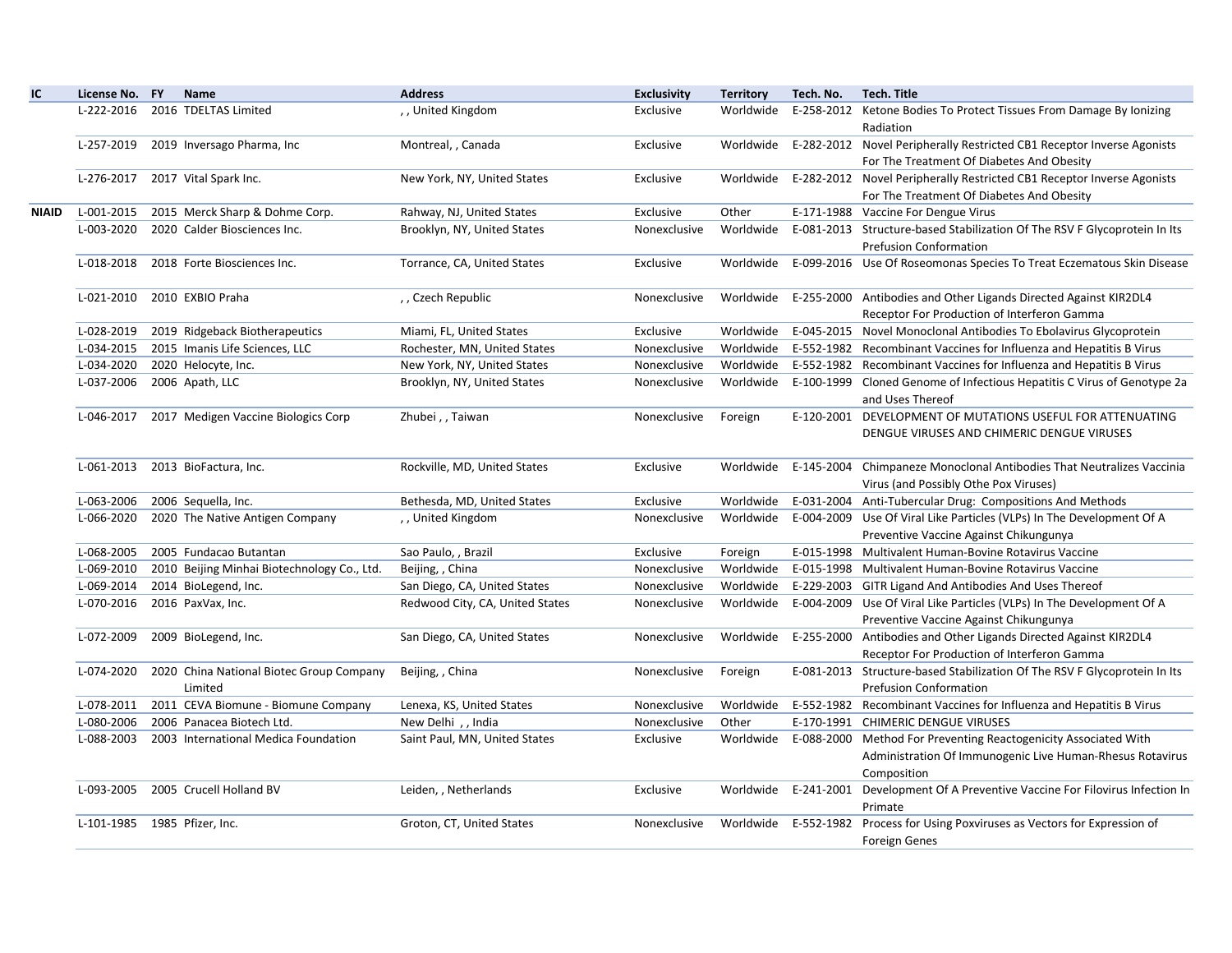| License No. FY | <b>Name</b>                                             | <b>Address</b>                  | <b>Exclusivity</b> | <b>Territory</b> | Tech. No.  | <b>Tech. Title</b>                                                                                                                                                                                                             |
|----------------|---------------------------------------------------------|---------------------------------|--------------------|------------------|------------|--------------------------------------------------------------------------------------------------------------------------------------------------------------------------------------------------------------------------------|
|                | L-111-2015 2015 Codagenix Inc.                          | Farmingdale, NY, United States  | Exclusive          |                  |            | Worldwide E-080-2013 Genetically Stable Live Attenuated Vaccine For Respiratory<br>Syncytial Virus (RSV) With Codon Pair Deoptimized And Codon<br><b>Pair Optimized Elements</b>                                               |
| L-116-2018     | 2018 Katholieke Universiteit Leuven                     | Leuven, , Belgium               | Nonexclusive       | Foreign          |            | E-074-2011 A Wild-type Strain Of Genotype 3 Hepatitis E Virus, Its Cell<br>Culture Adapted Progeny, Infectious CDNA Clones Of Each And<br>A Cell Culture System Suitable For Studying Zoonotic Spread Of<br><b>Hepatitis E</b> |
| L-117-2020     | 2020 Southern Research Institute                        | Birmingham, AL, United States   | Nonexclusive       | <b>US</b>        |            | E-074-2011 A Wild-type Strain Of Genotype 3 Hepatitis E Virus, Its Cell<br>Culture Adapted Progeny, Infectious CDNA Clones Of Each And<br>A Cell Culture System Suitable For Studying Zoonotic Spread Of<br>Hepatitis E        |
| L-118-2009     | 2009 Sinovac Biotech, Ltd                               | Beijing, , China                | Nonexclusive       |                  |            | Worldwide E-015-1998 Multivalent Human-Bovine Rotavirus Vaccine                                                                                                                                                                |
| L-118-2011     | 2011 Transwall                                          | West Chester, PA, United States | Nonexclusive       | Worldwide        | E-102-2010 | Sound Attenuation Canopy (SAC); Reduces Noise Transmitted<br>Through The Suspended Ceiling System Present In Most Office<br><b>Buildings</b>                                                                                   |
| L-119-2009     | 2009 Fundacao Butantan                                  | Sao Paulo, , Brazil             | Exclusive          | Foreign          |            | E-120-2001 DEVELOPMENT OF MUTATIONS USEFUL FOR ATTENUATING<br>DENGUE VIRUSES AND CHIMERIC DENGUE VIRUSES                                                                                                                       |
| L-121-2020     | 2020 Noachis Terra Inc.                                 | Greenwich, CT, United States    | Nonexclusive       |                  |            | Worldwide E-086-2020 Stabilized Wuhan Coronavirus Constructs For Vaccination                                                                                                                                                   |
| L-130-2005     | 2005 Biological E. Limited                              | Hyderabad, , India              | Nonexclusive       | Foreign          |            | E-015-1998 Multivalent Human-Bovine Rotavirus Vaccine                                                                                                                                                                          |
| L-135-2017     | 2017 Emergent Product Development<br>Gaithersburg, Inc. | Gaithersburg, MD, United States | Nonexclusive       |                  |            | Worldwide E-066-2014 Development Of Modified Hemagglutinin Stem Nanoparticles<br>To Elicit Broad Immune Response To Influenza                                                                                                  |
| L-142-2007     | 2007 Transgene S.A.                                     | ,, France                       | Nonexclusive       | <b>US</b>        |            | E-552-1982 Recombinant Vaccines for Influenza and Hepatitis B Virus                                                                                                                                                            |
| L-144-2014     | 2014 Novartis                                           | Cambridge, MA, United States    | Nonexclusive       | Worldwide        |            | E-081-2013 Structure-based Stabilization Of The RSV F Glycoprotein In Its<br><b>Prefusion Conformation</b>                                                                                                                     |
| L-149-2015     | 2015 Serum Institute of India PVT. LTD.                 | Pune, MH, India                 | Nonexclusive       | Foreign          |            | E-120-2001 DEVELOPMENT OF MUTATIONS USEFUL FOR ATTENUATING<br>DENGUE VIRUSES AND CHIMERIC DENGUE VIRUSES                                                                                                                       |
| L-150-2020     | 2020 Medigen Vaccine Biologics Corp                     | Zhubei,, Taiwan                 | Nonexclusive       |                  |            | Worldwide E-234-2016 Stabilized Coronavirus Proteins For Vaccination                                                                                                                                                           |
| L-154-2006     | 2006 Merial Limited                                     | Duluth, GA, United States       | Nonexclusive       | US.              |            | E-552-1982 Process for Using Poxviruses as Vectors for Expression of<br><b>Foreign Genes</b>                                                                                                                                   |
| L-155-2018     | 2018 Icosavax Inc.                                      | Seattle, WA, United States      | Nonexclusive       | Worldwide        |            | E-081-2013 Structure-based Stabilization Of The RSV F Glycoprotein In Its<br><b>Prefusion Conformation</b>                                                                                                                     |
| L-155-2020     | 2020 Emergent Product Development<br>Gaithersburg, Inc. | Gaithersburg, MD, United States | Nonexclusive       | Worldwide        |            | E-004-2009 Use Of Viral Like Particles (VLPs) In The Development Of A<br>Preventive Vaccine Against Chikungunya                                                                                                                |
| L-157-2020     | 2020 Biolegend, Inc.                                    | San Diego, CA, United States    | Nonexclusive       |                  |            | Worldwide E-168-2016 Clearing-enhanced 3D (Ce3D): A Novel Tissue Clearing Method<br>Preserving Cellular Morphology, Reporter Fluorescence,<br>Epitope                                                                          |
| L-158-2020     | 2020 AbCellera Biologics Inc.                           | Vancouver, BC, Canada           | Exclusive          |                  |            | Worldwide E-131-2020 Anti-Coronavirus Antibodies And Methods Of Use                                                                                                                                                            |
| L-162-2015     | 2015 Merck Sharp & Dohme Research Labs.                 | , PA, United States             | Nonexclusive       |                  |            | Worldwide E-081-2013 Structure-based Stabilization Of The RSV F Glycoprotein In Its<br><b>Prefusion Conformation</b>                                                                                                           |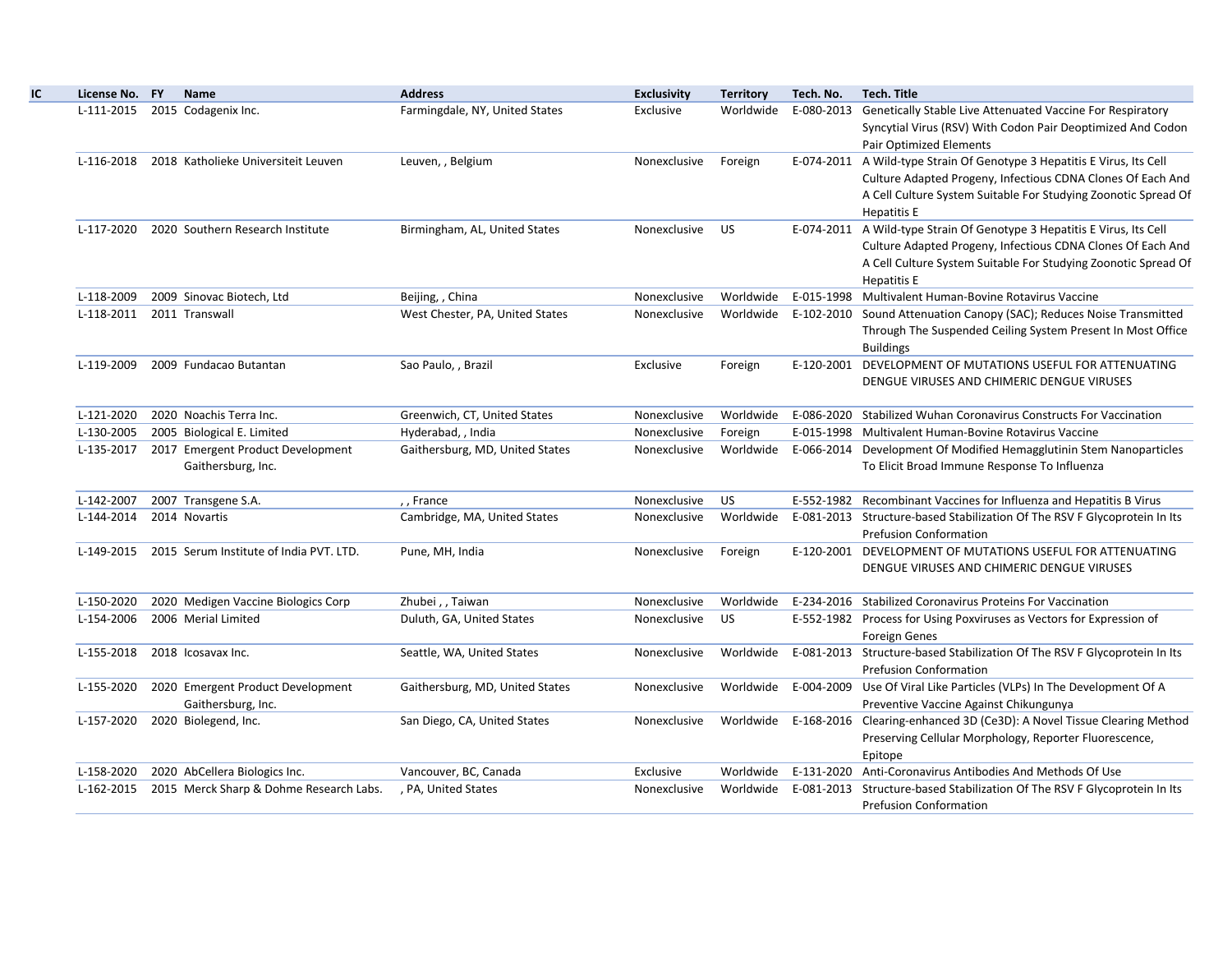| License No. FY          | Name                                                                         | <b>Address</b>                    | <b>Exclusivity</b> | <b>Territory</b> | Tech. No. | <b>Tech. Title</b>                                                       |
|-------------------------|------------------------------------------------------------------------------|-----------------------------------|--------------------|------------------|-----------|--------------------------------------------------------------------------|
| L-164-2015 2015 Texcell |                                                                              | ,, France                         | Nonexclusive       | Worldwide        |           | E-074-2011 A Wild-type Strain Of Genotype 3 Hepatitis E Virus, Its Cell  |
|                         |                                                                              |                                   |                    |                  |           | Culture Adapted Progeny, Infectious CDNA Clones Of Each And              |
|                         |                                                                              |                                   |                    |                  |           | A Cell Culture System Suitable For Studying Zoonotic Spread Of           |
|                         |                                                                              |                                   |                    |                  |           | <b>Hepatitis E</b>                                                       |
| L-165-2013              | 2013 SillaJen Biotherapeutics, Inc.                                          | San Francisco, CA, United States  | Exclusive          | Worldwide        |           | E-552-1982 Recombinant Vaccines for Influenza and Hepatitis B Virus      |
| L-179-2020              | 2020 BioNTech AG                                                             | Mainz, , Germany                  | Nonexclusive       | Worldwide        |           | E-234-2016 Stabilized Coronavirus Proteins For Vaccination               |
| L-181-2014              | 2014 InBios International, Inc.                                              | Seattle, WA, United States        | Nonexclusive       | Worldwide        |           | E-281-2010 Wuchereria Bancrofti Specific Molecule For The                |
|                         |                                                                              |                                   |                    |                  |           | Immunodiagnosis Of Bancrofitan Filariasis And For Surveillance           |
|                         |                                                                              |                                   |                    |                  |           | Following Successful Control Programs                                    |
| L-188-2020              | 2020 Teraimmune Inc.                                                         | Gaithersburg, MD, United States   | Exclusive          | US.              |           | E-279-2011 Stabilization Of Helios-expressing Foxp3+ Human Regulatory T  |
|                         |                                                                              |                                   |                    |                  |           | Cells Using Random-sequenced Oligonucleotides                            |
| L-190-2020              | 2020 Meso Scale Diagnostics, LLC (MSD)                                       | Rockville, MD, United States      | Nonexclusive       | Worldwide        |           | E-234-2016 Stabilized Coronavirus Proteins For Vaccination               |
| L-197-2005              | 2005 Serum Institute of India PVT. LTD.                                      | Pune, MH, India                   | Nonexclusive       | Foreign          |           | E-015-1998 Multivalent Human-Bovine Rotavirus Vaccine                    |
| L-200-2005              | 2005 Wuhan Institute of Biological Products,                                 | Wuhan, , China                    | Nonexclusive       | Other            |           | E-015-1998 Multivalent Human-Bovine Rotavirus Vaccine                    |
|                         | Co., Ltd                                                                     |                                   |                    |                  |           |                                                                          |
| L-200-2018              | 2018 Shandong Yidu Biotechnology Co., Ltd.                                   | Shandong, China                   | Nonexclusive       | Worldwide        |           | E-015-1998 Multivalent Human-Bovine Rotavirus Vaccine                    |
| L-202-2020              | 2020 International AIDS Vaccine Initiative, Inc. New York, NY, United States |                                   | Nonexclusive       | Worldwide        |           | E-300-2009 Isolation Of Novel Broadly Neutralizing Monoclonal Antibodies |
|                         |                                                                              |                                   |                    |                  |           | Against HIV-1 Using Epitope-Specific Glycoprotein Probes To              |
|                         |                                                                              |                                   |                    |                  |           | Identify HIV-1 Specific B-Cells                                          |
| L-203-2005              | 2005 Shantha Biotechnics PVT. LTD                                            | Roslyn Heights, NY, United States | Nonexclusive       | Worldwide        |           | E-015-1998 Multivalent Human-Bovine Rotavirus Vaccine                    |
| L-217-2016              | 2016 Indian Immunologicals Ltd.                                              | Hyderabad, , India                | Nonexclusive       | Foreign          |           | E-089-2002 Dengue Tetravalent Vaccine Containing A Common 30             |
|                         |                                                                              |                                   |                    |                  |           | Nucleotide Deletion In The 3'-UTR Of Dengue Types 1,2,3, And             |
|                         |                                                                              |                                   |                    |                  |           | 4, Or Antigenic Chimeric Dengue Viruses 1, 2, 3, And 4                   |
| L-221-2016              | 2016 Sanofi Pasteur (AVP)                                                    | Swiftwater, PA, United States     | Exclusive          | Worldwide        |           | E-194-1999 Production Of Attenuated Respiratory Syncytial Virus Vaccines |
|                         |                                                                              |                                   |                    |                  |           | Involving Modification Of M2 ORF2                                        |
| L-245-1994              | 1994 BBI-Biotech Research Laboratories, Inc.                                 | Gaithersburg, MD, United States   | Nonexclusive       | Worldwide        |           | E-471-1985 Cell Line (8E5) Producing AIDS Viral Antigens Without         |
|                         |                                                                              |                                   |                    |                  |           | Producing Infectious Viral Particles.                                    |
| L-250-2020              | 2020 Thermo Fisher Scientific Inc.                                           | Middletown, VA, United States     | Nonexclusive       | Worldwide        |           | E-234-2016 Stabilized Coronavirus Proteins For Vaccination               |
| L-251-2020              | 2020 Thermo Fisher Scientific Inc.                                           | Middletown, VA, United States     | Nonexclusive       | Worldwide        |           | $\mathbf 0$                                                              |
| L-253-2015              | 2015 Sun Biotech Pte., Ltd                                                   | ,, Singapore                      | Nonexclusive       | Foreign          |           | E-015-1998 Multivalent Human-Bovine Rotavirus Vaccine                    |
| L-257-2020              | 2020 GeoVax, Inc.                                                            | Atlanta, GA, United States        | Nonexclusive       | Worldwide        |           | E-552-1982 Recombinant Vaccines for Influenza and Hepatitis B Virus      |
| L-258-2019              | 2019 Avidea Technologies                                                     | Baltimore, MD, United States      | Exclusive          | Worldwide        |           | E-191-2018 Improved Methods Of Manufacturing Peptide-Based Vaccines      |
| L-262-2020              | 2020 Sanofi Pasteur (AVP)                                                    | Swiftwater, PA, United States     | Nonexclusive       | Worldwide        |           | E-234-2016 Stabilized Coronavirus Proteins For Vaccination               |
| L-277-2018              | 2018 Biological E Limited                                                    | Hyderabad, , India                | Nonexclusive       | Foreign          |           | E-217-2004 A Varicella-Zoster Vaccine Mutant Impaired For Latency But    |
|                         |                                                                              |                                   |                    |                  |           | Not For Replication                                                      |
| L-298-2019              | 2019 GlaxoSmithKline Intellectual Property                                   | ,, United Kingdom                 | Exclusive          | Worldwide        |           | E-131-2015 N6, A Novel, Broad, Highly Potent HIV-specific Antibody       |
|                         | Limited                                                                      |                                   |                    |                  |           |                                                                          |
| L-303-2019              | 2019 TaiMed Biologics USA, Inc                                               | Irvine, CA, United States         | Nonexclusive       | Worldwide        |           | E-051-2012 Further Modifications To HIV Neutralizing Antibodies To       |
|                         |                                                                              |                                   |                    |                  |           | Improve Function                                                         |
| L-333-2014              | 2014 PATH Vaccine Solutions                                                  | Seattle, WA, United States        | Nonexclusive       | Worldwide        |           | E-281-2010 Wuchereria Bancrofti Specific Molecule For The                |
|                         |                                                                              |                                   |                    |                  |           | Immunodiagnosis Of Bancrofitan Filariasis And For Surveillance           |
|                         |                                                                              |                                   |                    |                  |           | Following Successful Control Programs                                    |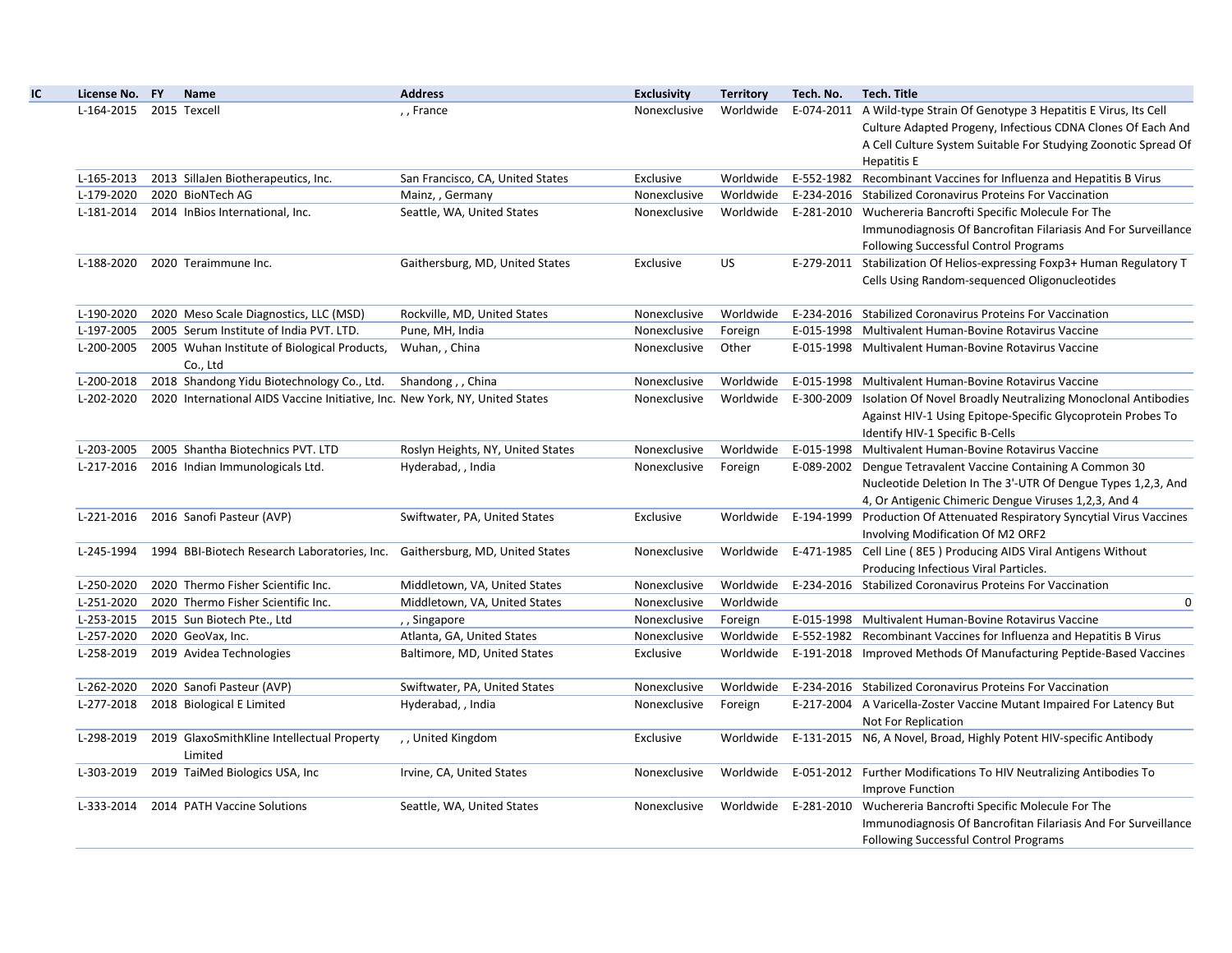| IC           | License No. FY | Name                                        | <b>Address</b>                  | <b>Exclusivity</b> | <b>Territory</b> | Tech. No.            | <b>Tech. Title</b>                                                               |
|--------------|----------------|---------------------------------------------|---------------------------------|--------------------|------------------|----------------------|----------------------------------------------------------------------------------|
|              | L-346-2014     | 2014 Exxell BIO, inc                        | Saint Paul, MN, United States   | Exclusive          | Other            |                      | E-032-2011 Live-Attenuated Or Inactivated Bivalent Vaccines That Confer          |
|              |                |                                             |                                 |                    |                  |                      | Dual Protection Against Rabies And Ebola Viruses                                 |
|              | L-171-2019     | 2019 Bio X Cell                             | West Lebanon, NH, United States | Nonexclusive       |                  |                      | Worldwide E-073-2011 Monoclonal Anti-mouse And Anti-human TL1A Antibodies For    |
|              |                |                                             |                                 |                    |                  |                      | Diagnostic And Therapeutic Uses                                                  |
| <b>NIBIB</b> | L-004-2019     | 2019 Sinotau Pharmaceutical Group           | Beijing, , China                | Exclusive          |                  |                      | Worldwide E-054-2018 Evans Blue Modified Small Molecule Based Prostate-specific  |
|              |                |                                             |                                 |                    |                  |                      | Membrane Antigen (PSMA) Radiotherapy                                             |
|              | L-214-2018     | 2018 Yokogawa Electric Corporation          | Tokyo, , Japan                  | Nonexclusive       | Worldwide        |                      | E-005-2012 Resolution Doubling With Digital Confocal Microscopy                  |
|              | L-256-2014     | 2014 VisiTech International                 | ,, United Kingdom               | Nonexclusive       | Worldwide        |                      | E-005-2012 Resolution Doubling With Digital Confocal Microscopy                  |
|              | L-276-2018     | 2018 Molecular Targeting Technologies, Inc. | West Chester, PA, United States | Exclusive          |                  |                      | Worldwide E-150-2016 Evans Blue Attachment Enhances Somatostatin Receptor        |
|              |                |                                             |                                 |                    |                  |                      | Imaging And Radiotherapy                                                         |
|              | L-315-2019     | 2019 Molecular Targeting Technologies, Inc  | West Chester, PA, United States | Exclusive          |                  |                      | Worldwide E-150-2016 Radiotherapy And Imaging Agent Based On Peptide             |
|              |                |                                             |                                 |                    |                  |                      | Conjugated To Novel Evans Blue Derivatives With Long Half-                       |
|              |                |                                             |                                 |                    |                  |                      | life And High Accumulation In Target Tissue                                      |
| <b>NICHD</b> | L-026-2013     | 2013 PregLem, SA                            | Geneva, , Switzerland           | Exclusive          | Foreign          |                      | E-057-2008 Use Of The Selective Progesterone Receptor Modulator CDB-             |
|              |                |                                             |                                 |                    |                  |                      | 2914 For Treating Uterine Leiomyomata And Stopping                               |
|              |                |                                             |                                 |                    |                  |                      | Bleeding In Patients Afflicted With Uterine Leiomyomata                          |
|              | L-059-2010     | 2010 Cell Signaling Technology, Inc.        | Danvers, MA, United States      | Nonexclusive       |                  | Worldwide E-010-1998 | COMPOSITIONS AND METHODS FOR IDENTIFYING AND                                     |
|              |                |                                             |                                 |                    |                  |                      | TESTING TYROSINE KINASE SUBSTRATES AND THEIR AGONISTS                            |
|              |                |                                             |                                 |                    |                  |                      | AND ANTAGONISTS                                                                  |
|              | L-061-2019     | 2019 Dimension Therapeutics, Inc.           | Cambridge, MA, United States    | Nonexclusive       |                  |                      | Worldwide E-552-2013 The Enhancer Elements Upstream Of The Human G6PC            |
|              |                |                                             |                                 |                    |                  |                      | Minimal Promoter Are Necessary For Efficient Hepatic G6PC                        |
|              |                |                                             |                                 |                    |                  |                      | Expression                                                                       |
|              | L-076-2008     | 2008 Emergent Product Development           | Gaithersburg, MD, United States | Nonexclusive       |                  |                      | Worldwide E-023-2002 Methods for Preparing Bacillus Anthracis Protective Antigen |
|              |                | Gaithersburg, Inc.                          |                                 |                    |                  |                      | For Use In Vaccines (including use of BH445)                                     |
|              | L-080-2009     | 2009 OriGene Technologies                   | Rockville, MD, United States    | Nonexclusive       |                  |                      | Worldwide E-239-2000 Human Gene Critical To Fertility                            |
|              | L-080-2020     | 2020 Computerized Imaging Reference         | Norfolk, VA, United States      | Nonexclusive       |                  |                      | Worldwide E-249-2008 Phantoms For Calibration Of Magnetic Resonance Diffusion    |
|              |                | Systems, Inc. (CIRS)                        |                                 |                    |                  |                      | Measurements.                                                                    |
|              |                | L-167-2017 2017 Cyprium Therapeutics Inc.   | New York, NY, United States     | Exclusive          |                  |                      | Worldwide E-062-2015 Codon-optimized Reduced-size ATP7A Complementary DNA        |
|              |                |                                             |                                 |                    |                  |                      | For Treatment Of Menkes Disease And Related Copper                               |
|              |                |                                             |                                 |                    |                  |                      | <b>Transport Disorders</b>                                                       |
|              | L-172-2019     | 2019 Genesis Theranostix Ltd.,              | Budapest, , Hungary             | Nonexclusive       |                  | Worldwide E-348-2013 | Development Of A Multimolecular And Multimodular                                 |
|              |                |                                             |                                 |                    |                  |                      | Biomarker Panel For The Early Screening, Molecular                               |
|              |                |                                             |                                 |                    |                  |                      | Distinction And Clinical Follow-up Of Patients Developing                        |
|              |                |                                             |                                 |                    |                  |                      | Preeclampsia I HELLP Syndrome And Its Preparation                                |
|              |                |                                             |                                 |                    |                  |                      | Forpreeclampsia I HELLP Syndrome And Its Preparation For                         |
|              |                |                                             |                                 |                    |                  |                      | <b>Preclinical Testing</b>                                                       |
|              | L-271-2002     | 2002 BioSource International                | Camarillo, CA, United States    | Nonexclusive       | Worldwide        |                      | E-010-1998 COMPOSITIONS AND METHODS FOR IDENTIFYING AND                          |
|              |                |                                             |                                 |                    |                  |                      | TESTING TYROSINE KINASE SUBSTRATES AND THEIR AGONISTS                            |
|              |                |                                             |                                 |                    |                  |                      | AND ANTAGONISTS (As Filed)                                                       |
|              | L-280-2014     | 2014 ArcheOptix Biomedical, Inc.            | Kingston, , Canada              | Exclusive          |                  |                      | Worldwide E-010-2010 Method For The Detection Of A Subdural Hematoma For Use     |
|              |                |                                             |                                 |                    |                  |                      | In A Handheld Hematoma Detector And Discriminator.                               |
|              | L-313-2019     | 2019 Circumvent Pharm                       | Pasadena, CA, United States     | Exclusive          |                  |                      | Worldwide E-157-2011 Small Molecules (Derivatives Of Hydroxylamine) As           |
|              |                |                                             |                                 |                    |                  |                      | Therapeutic Agents For Disorders Caused By Thioesterase                          |
|              |                |                                             |                                 |                    |                  |                      | Deficiency                                                                       |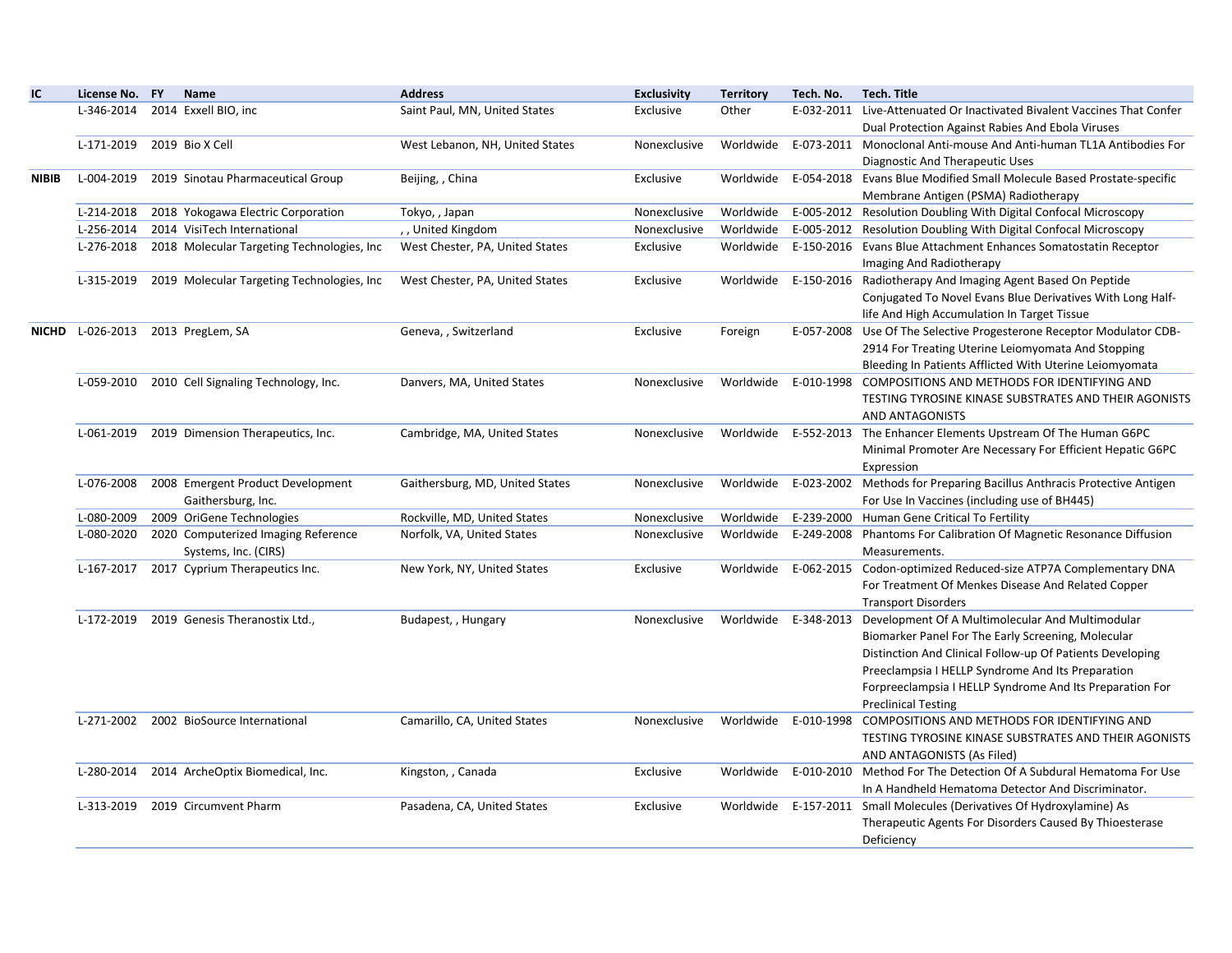| IC          | License No. FY          | Name                                                                    | <b>Address</b>                   | <b>Exclusivity</b> | <b>Territory</b> | Tech. No.  | Tech. Title                                                                                             |
|-------------|-------------------------|-------------------------------------------------------------------------|----------------------------------|--------------------|------------------|------------|---------------------------------------------------------------------------------------------------------|
| <b>NIDA</b> | L-070-2003              | 2003 Brainsway, Inc.                                                    | Jerusalem, , Israel              | Exclusive          | Worldwide        | E-223-2000 | Coil For Magnetic Stimulation and Methods For Using The                                                 |
|             |                         |                                                                         |                                  |                    |                  |            | Same                                                                                                    |
|             | L-220-2017              | 2017 Braeburn Pharmaceuticals Inc.                                      | Princeton, NJ, United States     | Exclusive          |                  |            | Worldwide E-053-2016 Novel Dopamine D3 Receptor Selective Antagonists/partial                           |
|             |                         |                                                                         |                                  |                    |                  |            | Agonists With High Affinity And Metabolic Stability For                                                 |
|             |                         |                                                                         |                                  |                    |                  |            | Treatment Of Neuropsychiatric Disorders                                                                 |
|             | L-226-2017              | 2017 EncepHeal Therapeutics, Inc                                        | Winston Salem, NC, United States | Exclusive          |                  |            | Worldwide E-073-2013 Phenyl-substituted Thioacetimide And Sulfinylacetamide                             |
|             |                         |                                                                         |                                  |                    |                  |            | Modafinil Derivatives As Monamine Transport Inhibitors:                                                 |
|             |                         |                                                                         |                                  |                    |                  |            | Preparation And Use In The Treatment Of CNS Disorders                                                   |
|             |                         | L-245-2017 2017 Braeburn Pharmaceuticals Inc.                           | Princeton, NJ, United States     | Exclusive          |                  |            | Worldwide E-128-2006 4-Phenylpiperazine Derivatives With Functionalized Linkers As                      |
|             |                         |                                                                         |                                  |                    |                  |            | Dopamine D3 Receptor Selective Ligands With Drug Abuse                                                  |
|             |                         |                                                                         |                                  |                    |                  |            | <b>Therapeutic Potential</b>                                                                            |
|             | L-250-2018              | 2018 Hello Bio Ltd.                                                     | Bristol,, United Kingdom         | Nonexclusive       |                  |            | Worldwide E-023-2018 New Fluorinated DREADD Actuators And Ligands Suitable For                          |
|             |                         |                                                                         |                                  |                    |                  |            | PET Imaging                                                                                             |
|             | NIDCD L-057-2004        | 2004 Program for Appropriate Tech. in Health Seattle, WA, United States |                                  | Nonexclusive       | Foreign          |            | E-301-2003 A Rapid High Efficacy Conjugation Method For Production Of                                   |
|             |                         |                                                                         |                                  |                    |                  |            | Polysaccharide-Protein Conjugate Vaccines                                                               |
|             | L-078-2018              | 2018 miRecule, Inc.                                                     | Rockville, MD, United States     | Exclusive          | Worldwide        |            | E-043-2016 Functions And Targets Of Therapeutic MicroRNAs To Treat                                      |
|             | <b>NIDCR</b> L-048-2003 |                                                                         |                                  |                    |                  |            | Cancer                                                                                                  |
|             |                         | 2003 Lee's Pharmaceutical (Hong Kong) Ltd.                              | ,, Hong Kong                     | Exclusive          | Foreign          |            | E-053-2002 Methods and composition For The Promotion of Hair growth                                     |
|             | L-072-2010              | 2010 Angioblast, Inc.                                                   | New York, NY, United States      | Exclusive          | Worldwide        |            | Utilizing Act in Binding Peptides<br>E-233-2000 Adult Human Dental Pulp Stem Cells In Vitro and In Vivo |
|             | L-076-2008              | 2008 Emergent Product Development                                       | Gaithersburg, MD, United States  | Nonexclusive       | Worldwide        |            | E-023-2002 Methods for Preparing Bacillus Anthracis Protective Antigen                                  |
|             |                         | Gaithersburg, Inc.                                                      |                                  |                    |                  |            | For Use In Vaccines (including use of BH445)                                                            |
|             | L-078-2015              | 2015 Spark Therapeutics, Inc.                                           | Philadelphia, PA, United States  | Nonexclusive       |                  |            | Worldwide E-308-2001 SCALABLE PURIFICATION OF AAV2, AAV4 OR AAV5 USING ION-                             |
|             |                         |                                                                         |                                  |                    |                  |            | EXCHANGE CHROMATOGRAPHY.                                                                                |
|             | L-115-2020              | 2020 Kriya Therapeutics, Inc.                                           | Redwood City, CA, United States  | Exclusive          |                  |            | Worldwide E-142-2011 Treatment Of Diabetes By Expression Of A Novel NGF/exendin-                        |
|             |                         |                                                                         |                                  |                    |                  |            | 4 Fusion Protein From The Salivary Gland Epithelia                                                      |
|             |                         |                                                                         |                                  |                    |                  |            |                                                                                                         |
|             | L-248-2015              | 2015 InBios International, Inc.                                         | Seattle, WA, United States       | Nonexclusive       | Worldwide        |            | E-036-2010 Simple, Quantitative, And Highly Sensitive Antibody Detection                                |
|             |                         |                                                                         |                                  |                    |                  |            | For Lyme Disease                                                                                        |
|             | L-263-2018              | 2018 MeiraGTx, LLC                                                      | New York, NY, United States      | Exclusive          | (blank)          |            | E-139-2011 Treatment Of Autoimmune Xerostomia By AAV2 Mediated                                          |
|             |                         |                                                                         |                                  |                    |                  |            | Gene Transfer Of Aquaporin 1 To Salivary Gland Epithelia                                                |
|             |                         | L-343-2001 2001 List Biological Laboratories, Inc.                      | Campbell, CA, United States      | Nonexclusive       | Worldwide        |            | E-159-1999 A HIGHLY EFFICACY, HIGH YIELD PERTUSSIS VACCINE AND                                          |
|             |                         |                                                                         |                                  |                    |                  |            | METHOD FOR MAKING SAME.                                                                                 |
|             | <b>NIDDK</b> L-008-2020 | 2020 Bio-Techne Ltd                                                     | Abingdon, , United Kingdom       | Nonexclusive       | Worldwide        |            | E-022-2019 Nucleoside Agonists Of Adenosine Receptors                                                   |
|             | L-075-2017              | 2017 BioIntervene Inc.                                                  | St. Louis, MO, United States     | Exclusive          | Worldwide        |            | E-140-2008 Design Of (N)-Methanocarba Adenosine 5'Uronamides As                                         |
|             |                         |                                                                         |                                  |                    |                  |            | Species-Independent A3 Receptor-Selective Agonists                                                      |
|             | L-082-2013              | 2013 Cornovus Pharmaceuticals, Inc.                                     | Farmington, CT, United States    | Exclusive          |                  |            | Worldwide E-176-1999 Methanocarba Analogues of Purine And Pyrimidine                                    |
|             |                         |                                                                         |                                  |                    |                  |            | Nucleosides And Nucleotides as Ligands For P1 And P2                                                    |
|             |                         |                                                                         |                                  |                    |                  |            | Receptors.                                                                                              |
|             | L-097-2020              | 2020 Astrocyte Pharmaceuticals, Inc                                     | Cambridge, MA, United States     | Exclusive          | Worldwide        |            | E-138-2017 Compounds And Methods For Treating Brain Injury                                              |
|             | L-149-2017              | 2017 Aegerion Pharmaceuticals, Inc.                                     | Cambridge, MA, United States     | Exclusive          | Worldwide        |            | E-064-2004 The Use Of Leptin For Treating Human Lipotrophy                                              |
|             | L-151-2012              | 2012 DecisionQ Corporation                                              | Arlington, VA, United States     | Exclusive          |                  |            | Worldwide E-219-2011 Model For Providing A Patient-specific Diagnosis Of Disease                        |
|             |                         |                                                                         |                                  |                    |                  |            | Using Clinical Dataprobability Of Transplant Glomerulopathy                                             |